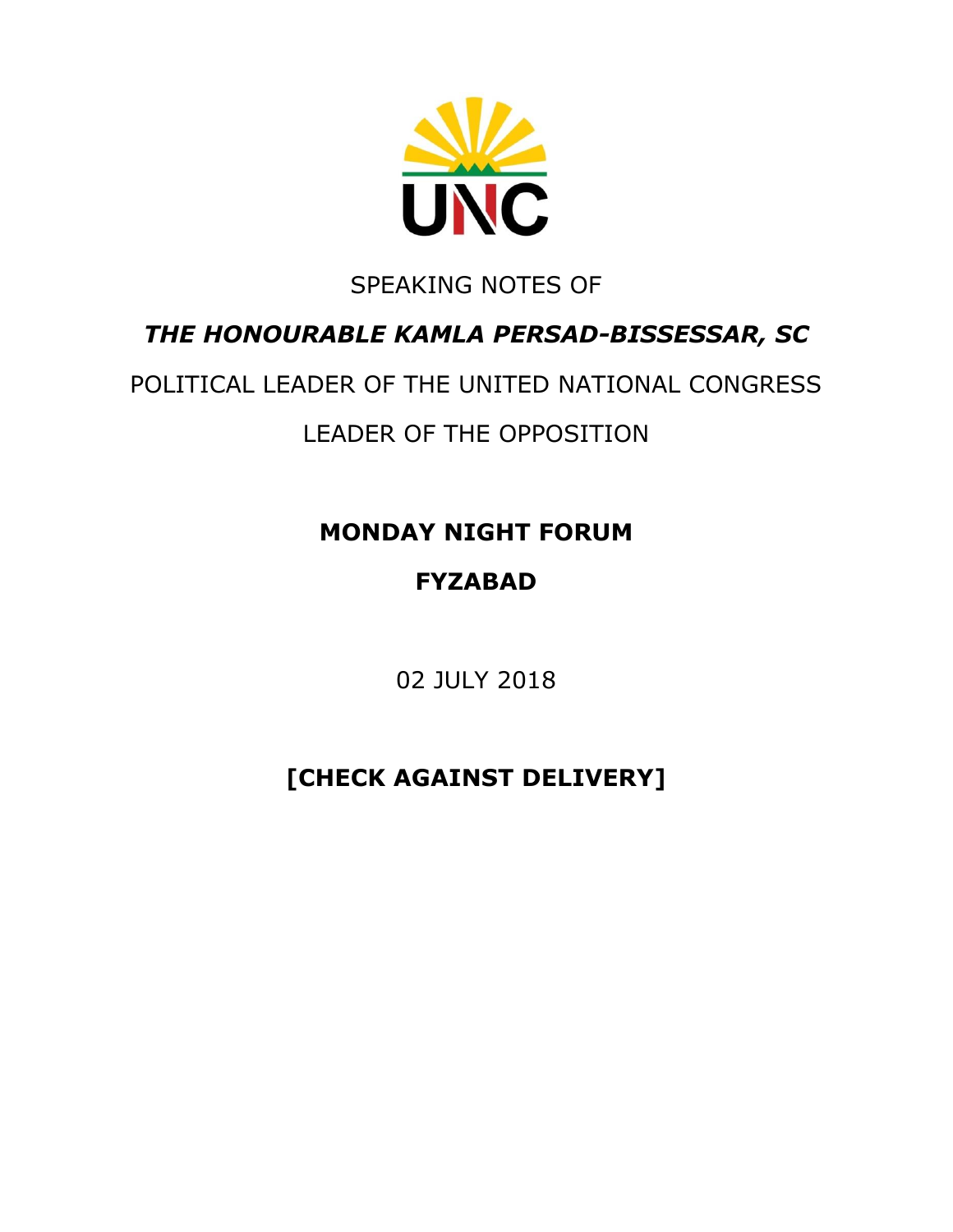#### **INTRODUCTION**

Good night my UNC family! Thank you for coming out in your numbers tonight to show your love and support for our great party, the United National Congress!

I know many families – perhaps not in this constituency but in neighbouring communities – were affected by the floods after heavy rainfall yesterday.

I know your UNC team was on standby, and on hand to provide assistance to those affected. I wish to thank the councilors and aldermen who were out on the field yesterday, helping where they could.

This is because UNC works for you, and the UNC cares about you.

Not like those in the PNM Government led by Dr Rowley. They do not care about you.

#### **BYE-ELECTIONS**

Your party has been hard at work in many areas, but of course especially in the areas of Belmont East and Barataria, where our candidates for these two local government seats have been doing great things.

This weekend, Mrs. Sharon Maraj-Dharam, our Barataria candidate, hosted a legal clinic, and Ms. Liana Babb-Gonzales, our Belmont East candidate hosted a medical clinic. We've received positive feedback from people in these communities.

Next weekend Sunday July 8<sup>th</sup> OUR Belmont East candidate will host a free legal aid clinic and, our candidate for Barataria will host a fee medical clinic at their respective campaign offices.

Both women have shown their commitment and readiness to represent the people of these areas, and to work on their behalf.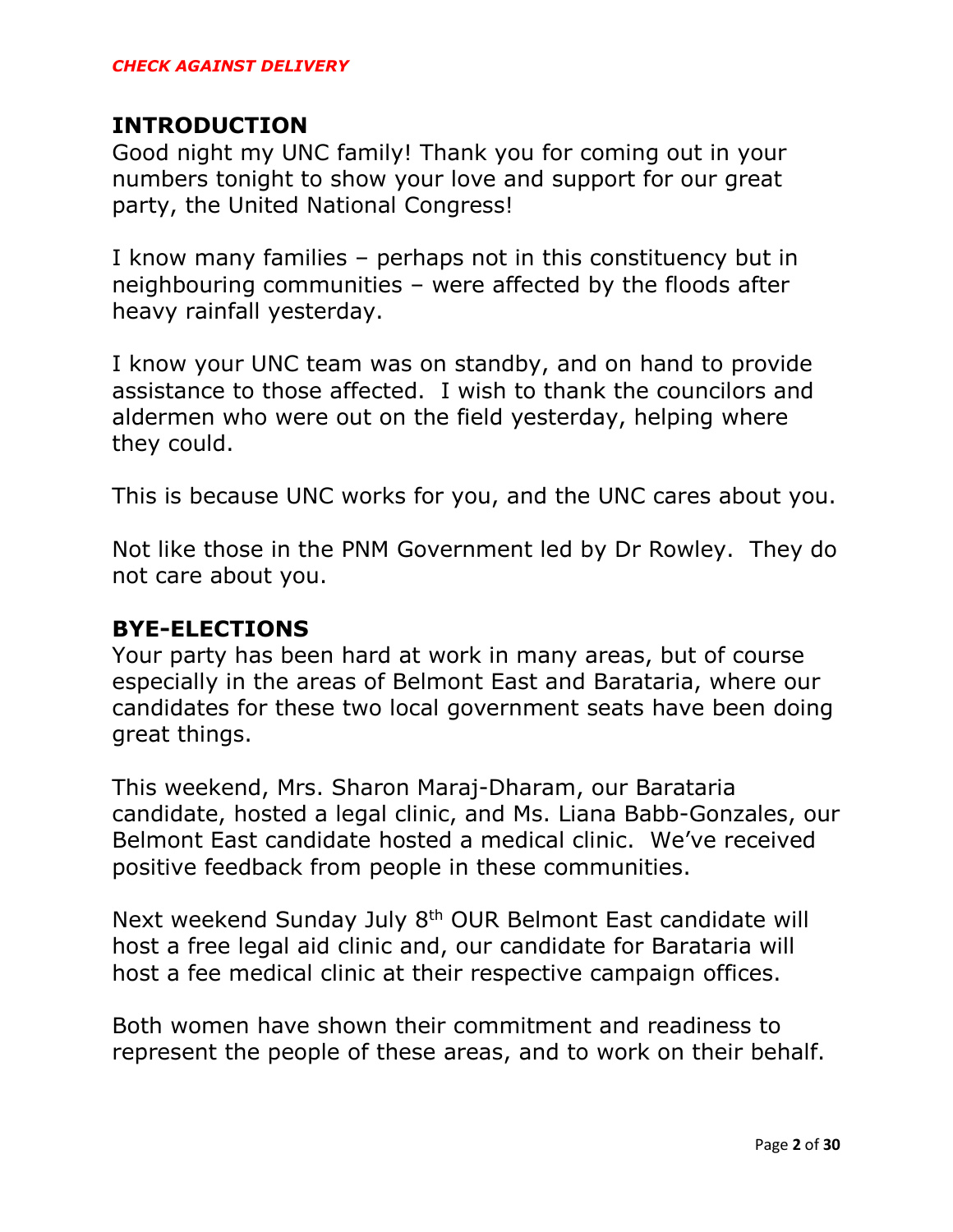We ask you, if you have friends and family in these areas, encourage them to vote for the UNC in these two seats.

My friends there are a number of critical issues I wish to share with you tonight, and they all fall under the common theme that this PNM Government cannot be trusted.

National Investment Fund Holdings

Property Tax

Galleons Passage

Crime, crime, crime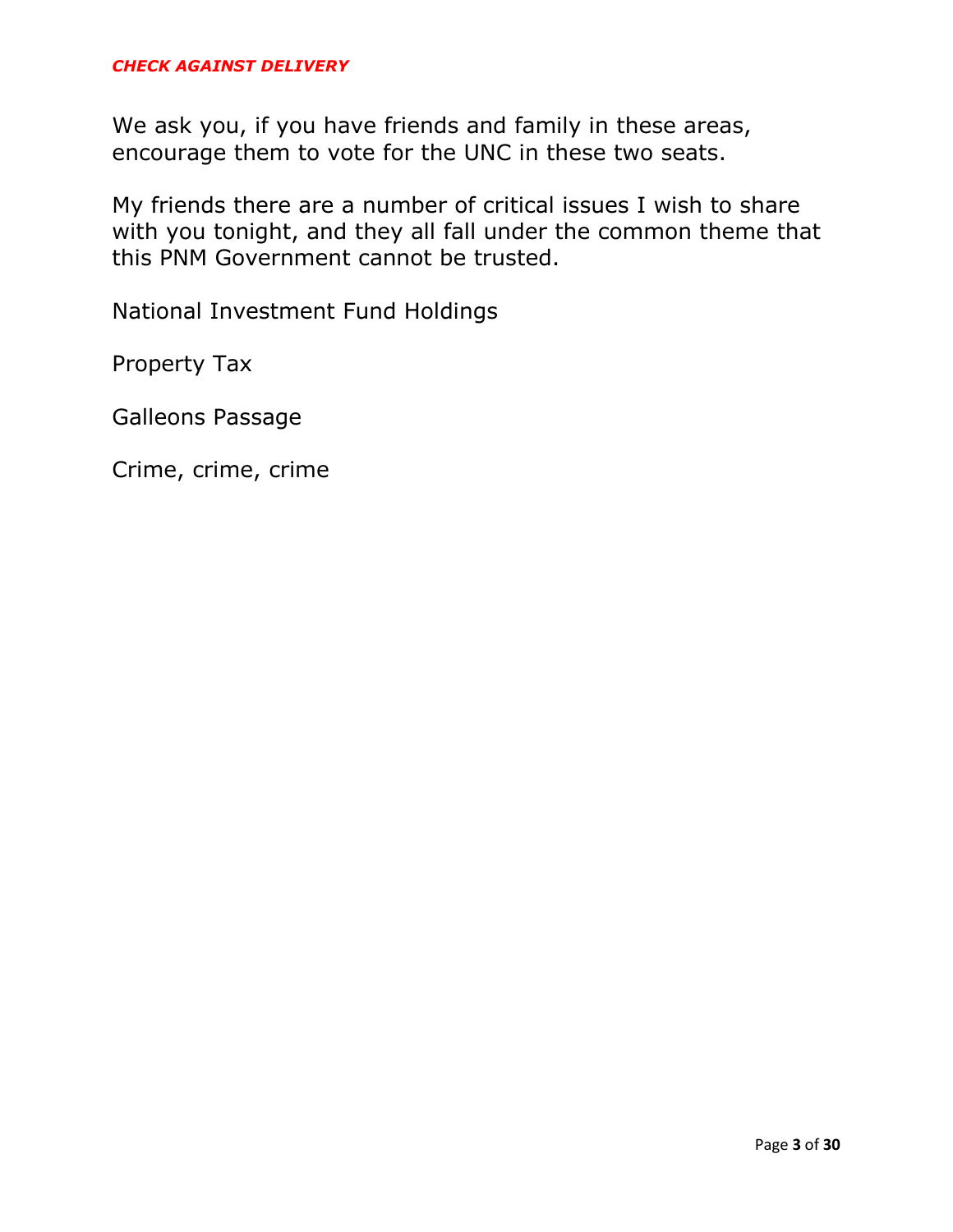#### **PNM Deception – National Investment Fund**

Let me show you, why we can never trust this Government. This NIF is like a Ponzi scheme.

On October 2<sup>nd</sup> 2017, in his presentation of the 2018 budget Finance Minister Imbert announced that as the assets of the CL Financial Group became available from the liquidators, these assets would be divested either as public offerings on the TT stock exchange or through placement on a new national mutual fund.

On May  $10^{th}$  2018, some 8 months after, he now tells us that the monetizing of the CL debt with an Initial Public Offering of 49.9 percent of the **SHARES** of a newly incorporated company which he announced as The National Investment Fund Holding Company.

#### *Lie 1: Company not in existence at the time.*

Do you know that at the date of this announcement there was no such company in existence?

A company search reveals that the NAME "The National Investment Fund Holding Company" was only approved by the Companies Registry one whole week after, on May 17<sup>th</sup> 2018 (Ref: CYR 2018051408549).

Moreover, the company itself wasn't incorporated until May 29<sup>th</sup> 2018, almost three weeks after Mr Imbert announced the name of the Company.

#### *Lie 2: Change of plan: no shares but bonds*

But that was not the only deception.

According to the Trinidad Guardian of May  $25<sup>th</sup>$  2018 business headline: "Imbert: NIF IPO in July", Imbert revealed at the weekly post-Cabinet media briefing that Government was targeting the end of June or beginning of July to launch the prospectus for the NIF for the sale of assorted CL Financial assets.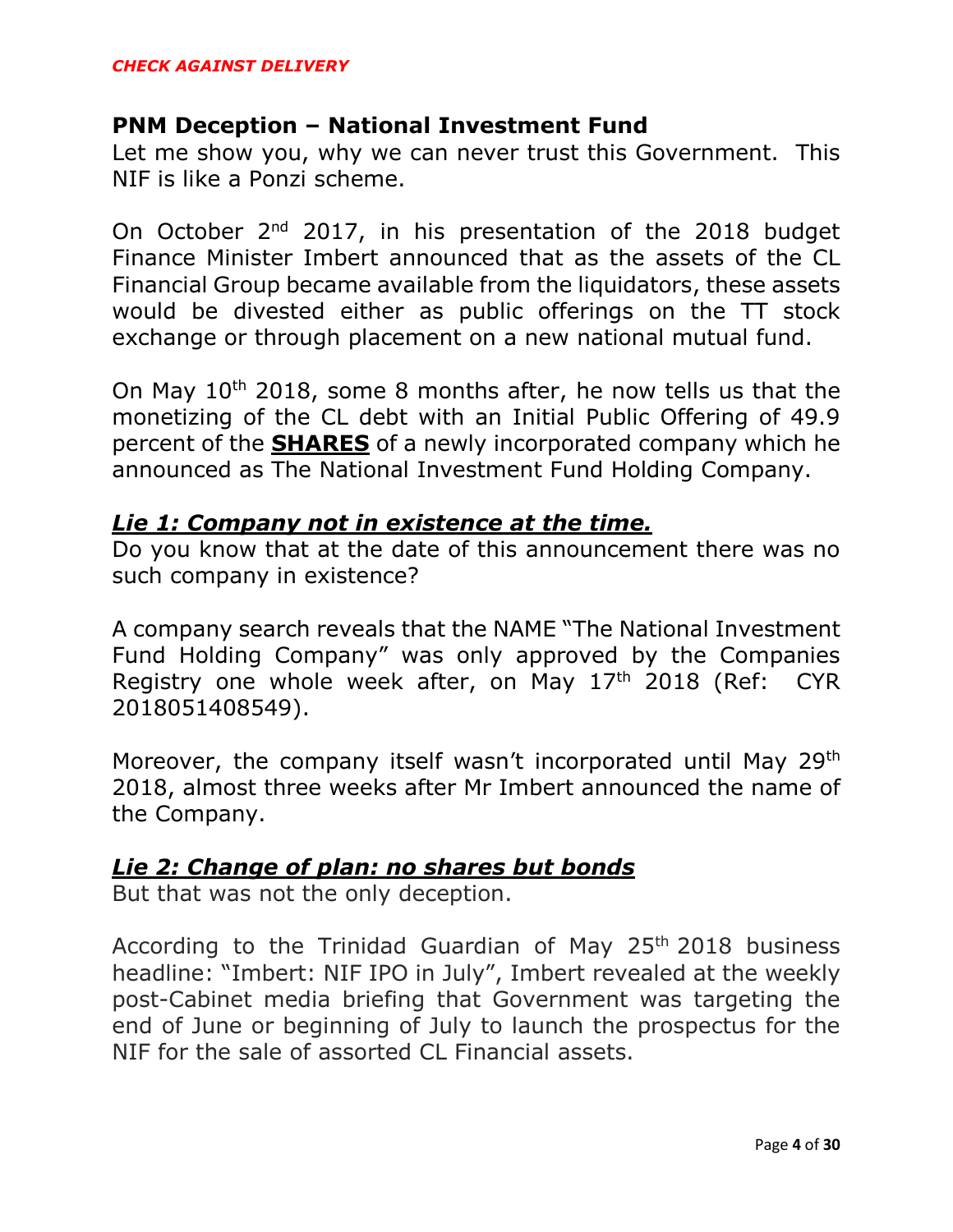The prospectus, he said, will provide information on the IPO, including various equities and securities in the fund, information on the dividends it is expected to yield and price levels.

But on Tuesday June  $26<sup>th</sup>$  as he piloted amendments to the Corporation Tax Act, Imbert had a complete about turn on the NIF. At that time and to date neither Members of Parliament nor the general population have seen this prospectus.

Imbert announced in the Parliament that the new National Investment Fund Holding Company Limited (NIFHCL), which was formed to hold the CL Financial assets transferred to Government, would now issue \$4 billion worth of **bonds**, not shares as initially announced in the mid-year budget review, and repeatedly stated on PNM platforms.

So since October they were seeking to find ways in which to dispose of these assets, in May he announced one formula in a company that didn't exist and, days after, changed the formula to something completely different. This is pure PNM deception. Instead of being offered **shares** in profitable companies the population is being asked to **lend** the Government money by way of buying bonds..

It appears that just like with property tax, they are making this up as they go…except that with billions of dollars involved, this reeks of a lack of financial planning and recklessness and incompetence.

#### *Lie 3 : Significantly higher interest rates*

 $\overline{\phantom{a}}$ 

The deception continues. The Minister is reported in the media, and this has not been challenged, as having said that the interest rate on the bonds would be four and a half percent but government wanted to make it more attractive so it could be MORE.  $1$ 

The Minister was also at pains to explain that the rate of interest being offered was SIGNIFICANTLY more than current market rates.

<sup>1</sup> **Trinidad Guardian Saturday June 9th 2018, Page A10 "Imbert: Organised political mischief against property tax "**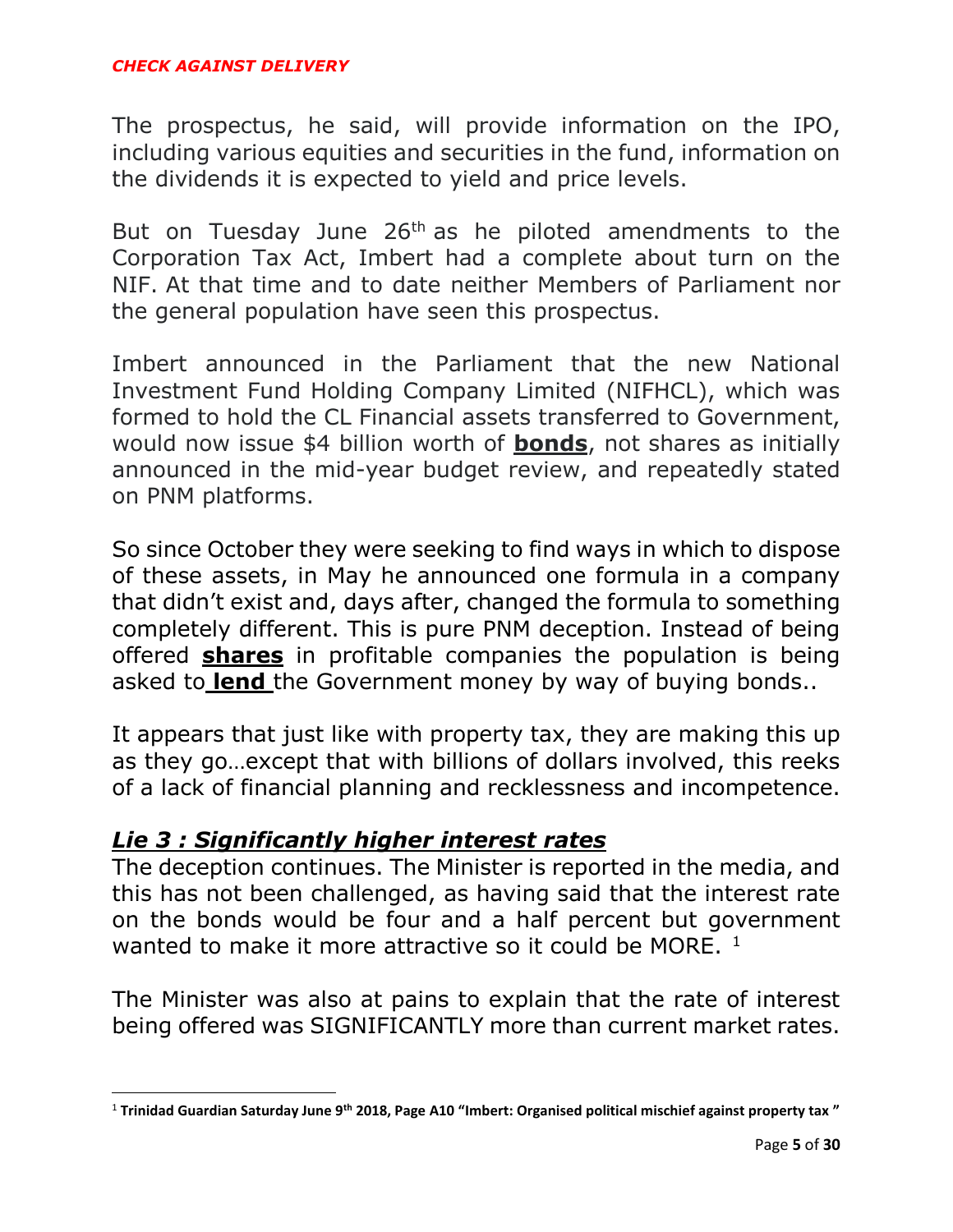#### *CHECK AGAINST DELIVERY*

In Parliament on June 26<sup>th</sup> the Minister was clear that the rate of interest being offered was fixed at **1 percent more than government borrowing rate.**

#### *Lie 4: Debt is A Gift to the Nation*

He portrayed this as a gift to the population. How is borrowing from you a gift to you? This reflects the actual need of the government to convince people to invest, especially the longer-term bonds.

It reflects the lack of confidence of the government in its own bond and an acknowledgement of the need to make this offer sweeter than normal because of the lack of confidence of the population in the government. Hence, there is now tax concessions on top of the higher interest rates.

#### **Borrowing**:

But what are these bonds? Bonds are borrowing. So the Government is using this opportunity to borrow 4 billion dollars from taxpayers but unlike regular government borrowing, the Government is treating this as income, as the borrowing is being backed by the remainder of the value of shares in the company.

So for the government it is free money. To explain, the Government puts some \$8 billion dollars in assets into the fund.

Because of its unsure potential to generate a sufficiently high revenue base as investment assets, the government now includes shares in the highly profitable TGU which it had surreptitiously tried to sell to Ferrostaal and then issue bonds for same.

It then sells bonds for \$4 billion and is totally dependent on the remaining \$4 billion in assets to either generate enough money over the period to pay off bonds as they mature, or they will be forced to either borrow or sell additional bonds to generate funds to pay off the maturing bonds.

This means that at no time do people who buy these bonds own shares in the company. They hold debt.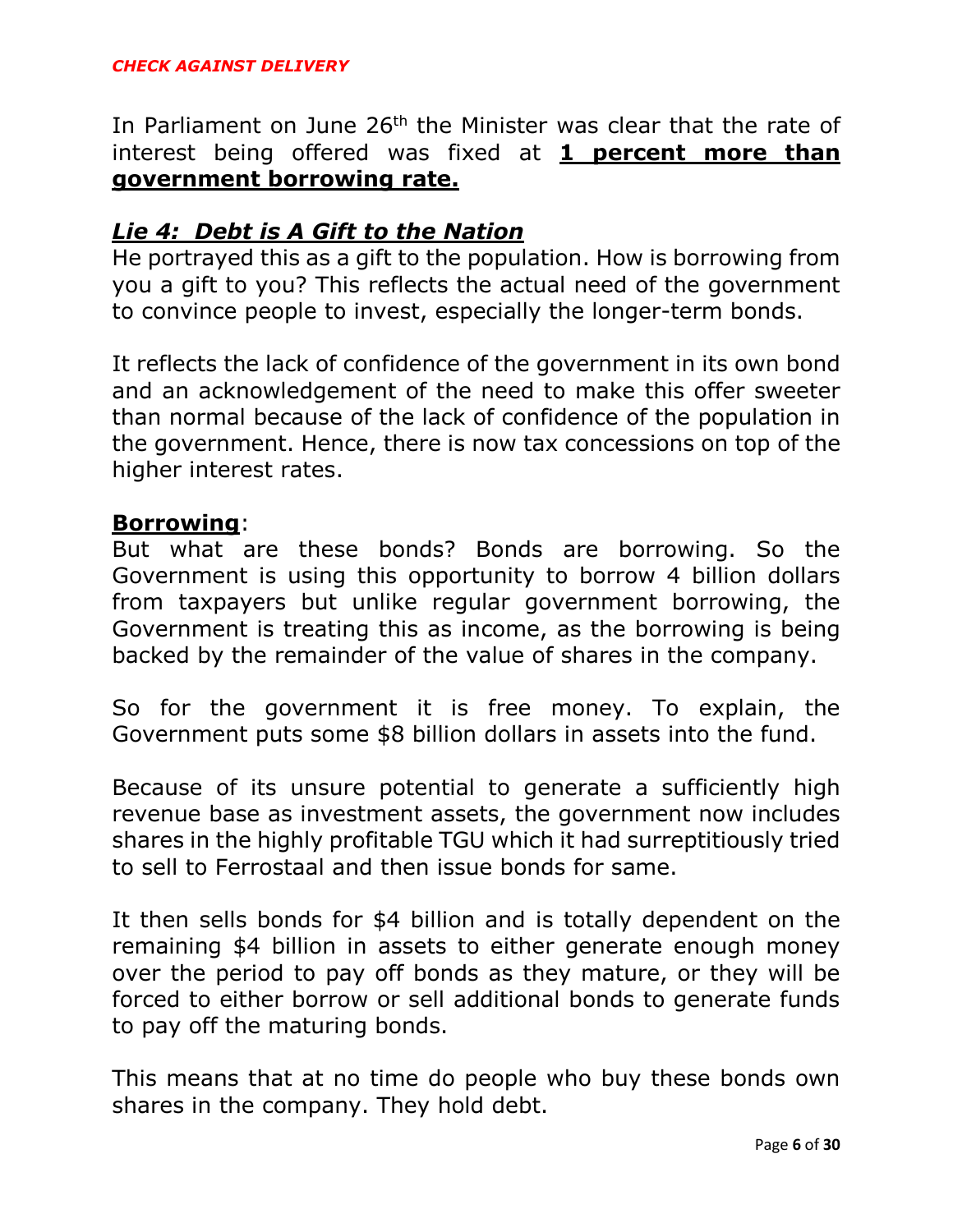#### *Lie 5.: Government Guarantee*

Interestingly, the NIF is being created with a debt profile of almost half its assets from the start of its operations.

Government then takes the money raised by the bond, but leaves the debt in the Company effectively shielding the Government of the obligation to repay but also facilitating the concealment of this borrowing as state sector borrowing and likely avoids consideration as part of the ballooning public sector debt which the rating agencies have cautioned about.

It should be noted that unlike the traditional Government borrowing, there is no government guarantee for this bond, despite the fact that the assets OWNED BY TAXPAYERS are to be used secure the bonds.

The Government has refused to guarantee this debt because they don't want it to appear on the states books as Government debt. Their concern is not how the debt will be repaid.

They don't care about repayment because they know they would not be there to repay. That is why they have been borrowing.

#### **Borrowings/Debt**

They came to Parliament and raised the borrowing limits so they could borrow more money, and they have! In the last 33 months, Rowley government has borrowed over \$17 billion to take the Public debt to \$94.6 billion.

This does not include the \$1.2 billion dollar loan taken from the Andean Development bank two months ago, drawdowns of \$4.3 billion from the HSF, the \$4 billion they propose to borrow from you under this NIF.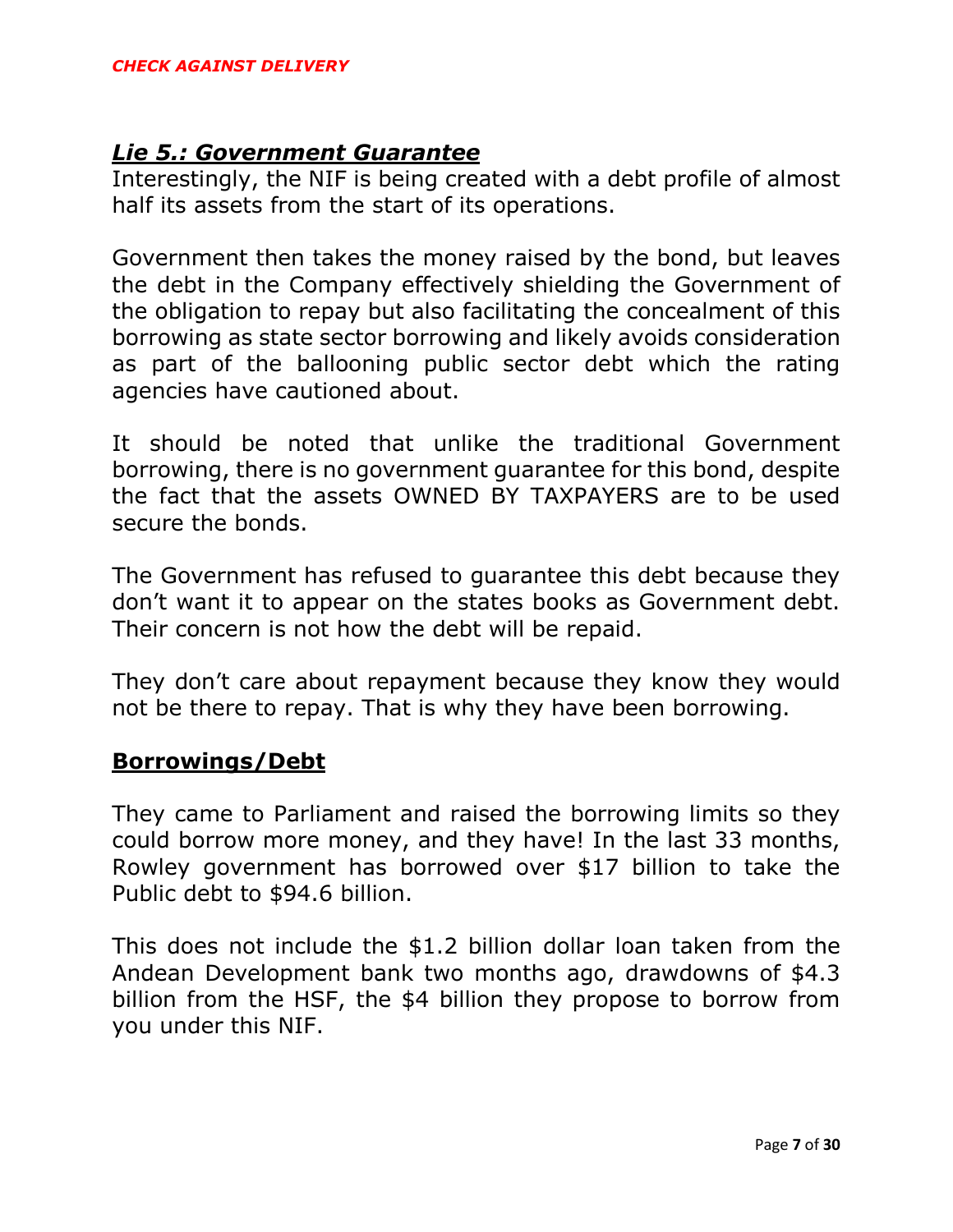But borrowing and the difficulty in repayment is only part of this problem. Where are they spending it? What is being done with these billions? State companies still owe contractors billions.

Contractors have gone bankrupt waiting for payment for work done, companies have closed down, employees lost their jobs because this heartless government refuses to pay for work done.

By the end of the financial year the Rowley Government would have spent over 152 billion dollars and as soon as rain sets up, this country floods.

They built stadium, they building overpass, \$400 million plus new highway, Sandals Resort, PM House in Tobago, fixing golf course but people being flooded out every year because they refuse to spend on basic infrastructure.

#### *Lie 6 This is for job creation*

At a meeting in Diego Martin on **22nd March 2018** Imbert announced the IPO of assets from the CL Financial companies.

#### He said then:

 $\overline{\phantom{a}}$ 

**"All of these assets which total over 10 billion, will be the security for the National Investment Fund. We are going to sell units in that fund to the general public, so you can now own part of Republic Bank, WICO, OCM and MHI and so on. So we are giving back all of these assets owned by the CL group to you the people" 2**

Instead he is borrowing from the people.

According to the report by Sean Douglas:

**"Imbert said such investors (in the fund) will benefit themselves and help the country by generating public revenues to be used in job creation."**

<sup>&</sup>lt;sup>2</sup> Trinidad Guardian Saturday March 24<sup>th</sup> 2018, Page A13 "CL Financial companies for public offering"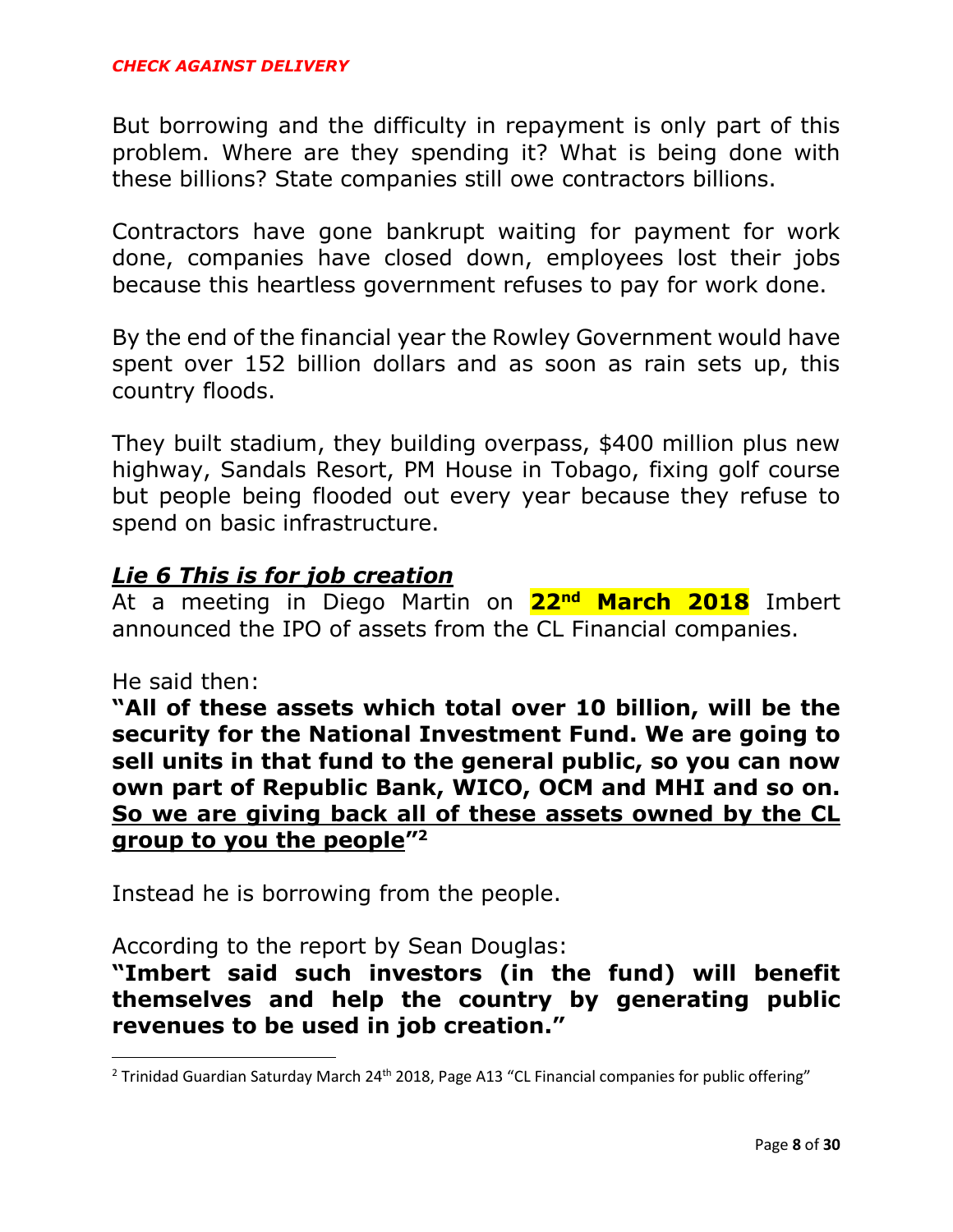### Further, he said **"I am making an appeal – support your country and support yourself. Keep people in jobs" <sup>3</sup>**

The purpose of the NIF is not now nor has it ever been to raise revenue to create jobs.

It is to pay off part of the deficit the Government has generated.

Not a cent is to be used to create productive capacity to generate new revenue streams to pay the public debt they have been growing.

#### *Lie 7 Who is to benefit?*

 $\overline{\phantom{a}}$ 

The Minister of Finance boasts that his Government is making provision for the man who has untouched savings of \$100,000 and \$250,000 that he has lying around in a bank, that can be withdrawn and placed in this facility.

Given the current state of the country, many do not have that luxury of hundreds of thousands lying around waiting for Minister Imbert. Some people don't even have enough to get by, to put food on the table, to pay bills…

It seems now that having almost completely run out of tax options, Minister Imbert is now seeking to borrow even more.

So if the average person is unable to afford this facility, who is going to benefit? There are obviously special considerations for institutional investors and company friends of the Minister.

<sup>3</sup> **(Trinidad Newsday Saturday 24th March 2018, Colm tells public: Buy units in Clico Fund)**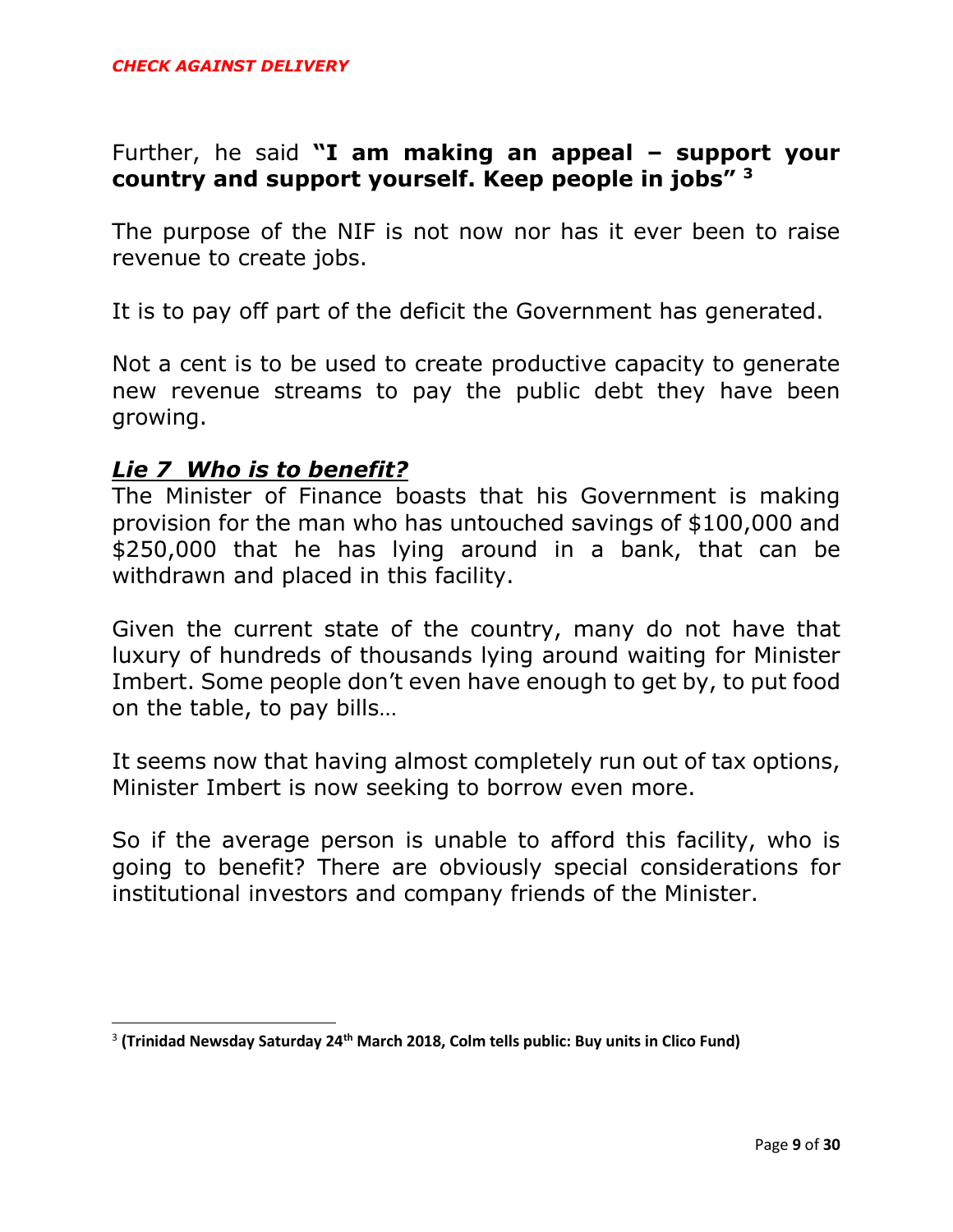But if Minister Imbert is so confident that workers in this country have surplus money let him place an income restriction and see if the average public servant can afford to lend him money.

This all stems from the Ministers flawed thinking that average citizens have "surplus money" and it is that thinking which has determined his policies including the repeated tax hikes which citizens have been saddled with every year since the PNM came into office.

#### **Unemployment**

It has been more than one year since we have had unemployment statistics in Trinidad and Tobago.

The last set of unemployment statistics is since June 2017. Why are they hiding the crisis of unemployment? And without knowing the true state of workers in this country, how can the policy decisions of the Minister of Finance ever be informed. He will always be wrong.

The fact the Minister prefers to ignore is the level of hardship being experienced by the average citizen, the level of frustration by people who cannot get jobs or by people who have to dip into their savings to make ends meet.

Soon they will be told they have to pay higher utility rates and property tax.

This NIF is for those with money. In Fyzabad the trade unions gave the government a failing grade in every aspect of their governance.

We should give them a red card.

Just like the Minister changed the method of calculation of the GDP so he could claim that the non-energy sector grew and therefore claim economic growth in a situation where there remains a significant deficit and the GDP remains lower than what he found when he came into office.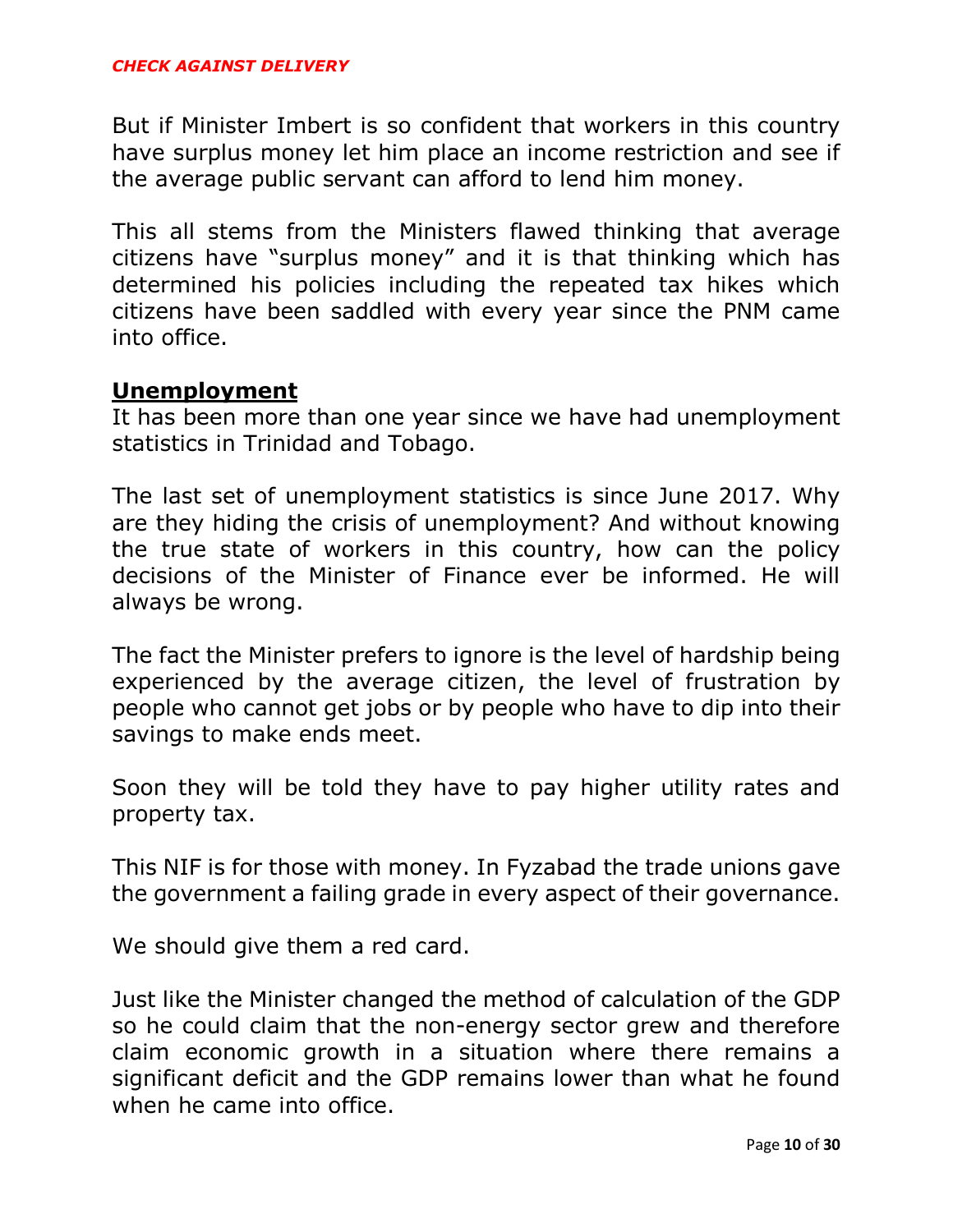This is fact… even with the highly questionable information Minister Imbert uses, the GDP now is lower than in 2015 under the PP Government. How is that growth?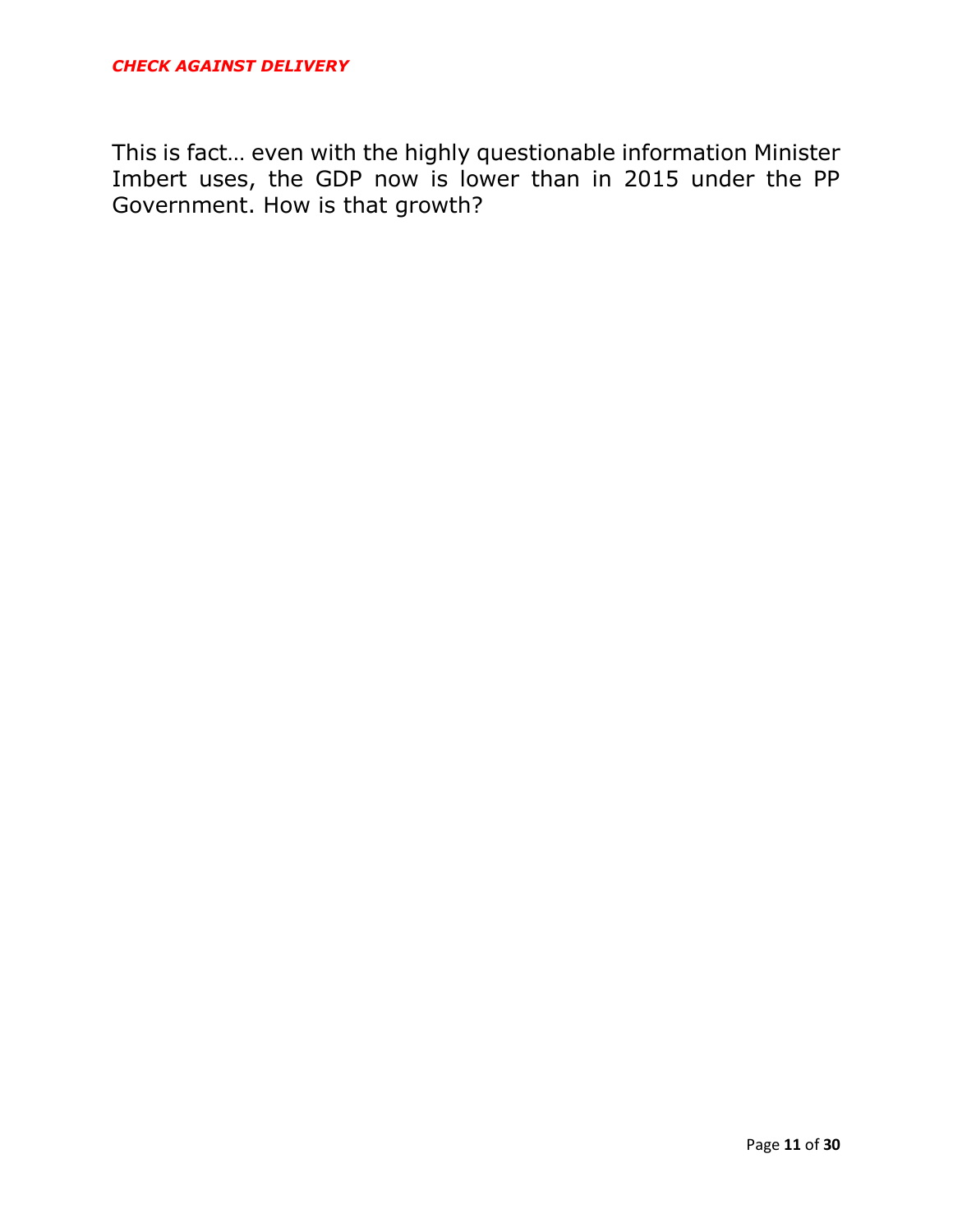#### **PNM Deception – Property Tax**

#### *Lie 1 Economy has turned around*

Imbert indicated during the mid-year review that the economy is turning around.

According to him, the non-oil sector is growing, the energy sector is booming and they have collected millions more in revenue than they had estimated.

Yet there is no relief for citizens.

He continues borrowing, running up massive debts that you and I, our children and their children will have to pay.

More pressure coming as they are considering increases in utility rates and he remains adamant on imposing the dreaded property tax on the population.

#### *Lie 2 Proper assessments of Property*

There is a level of uncertainty with regards to the implementation of the taxes.

I am aware of persons who have indicated that valuators are coming to their homes and valuing their property. I am not aware whether these persons have been trained or qualified to conduct valuations.

Strangely enough, just a few days ago on June  $28<sup>th</sup>$  2018, the Ministry of Finance issued the following:

#### **EXTENSION NOTICE CENTRAL TENDERS BOARD**

Consulting Services for the Provision of Technical and Professional assistance inclusive of a **programme of training in the valuation of Industrial, Commercial, Mixed Use and Specialist properties for the Valuation**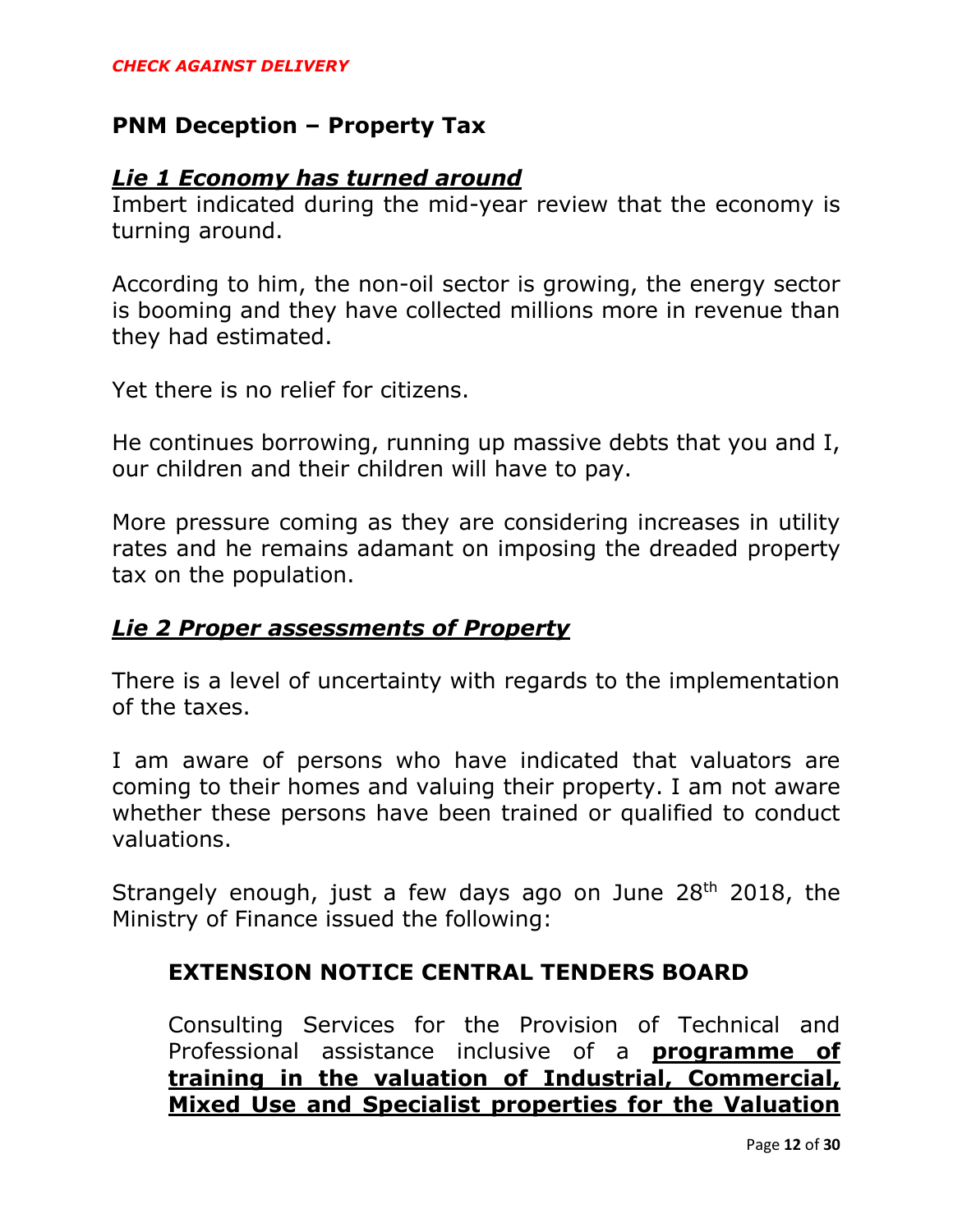**Division**, Ministry of Finance, Government of the Republic of Trinidad and Tobago (GORTT).

Prospective consultants are advised that the closing date for the receipt of proposals for the above mentioned project has been extended from Thursday 5<sup>th</sup> July, 2018 to 1:00 p.m. (local time) on Thursday 12<sup>th</sup> July, 2018.

After they passed the legislation, and pushing implementation, are they only NOW SEEKING consultants for training Assessors?

So what training do these assessors that have been coming around and assessing people's property have?

Remember that it is on their word that will decide what you are to be taxed.

Is it that people who have no knowledge in property valuation, have no previous experience and now maybe no training or certainly inadequate training at best are going to decide how much I have to pay?

Taxation is subjective?

There is also a major safety issue at a time when there has been an enormous rise in the level of home invasions.

Our citizens have not been told of whether these persons will be coming with an ID and present to you in order for them to come into your homes.

The Minister is only interested in TAX TAX TAX. He does not care about your safety.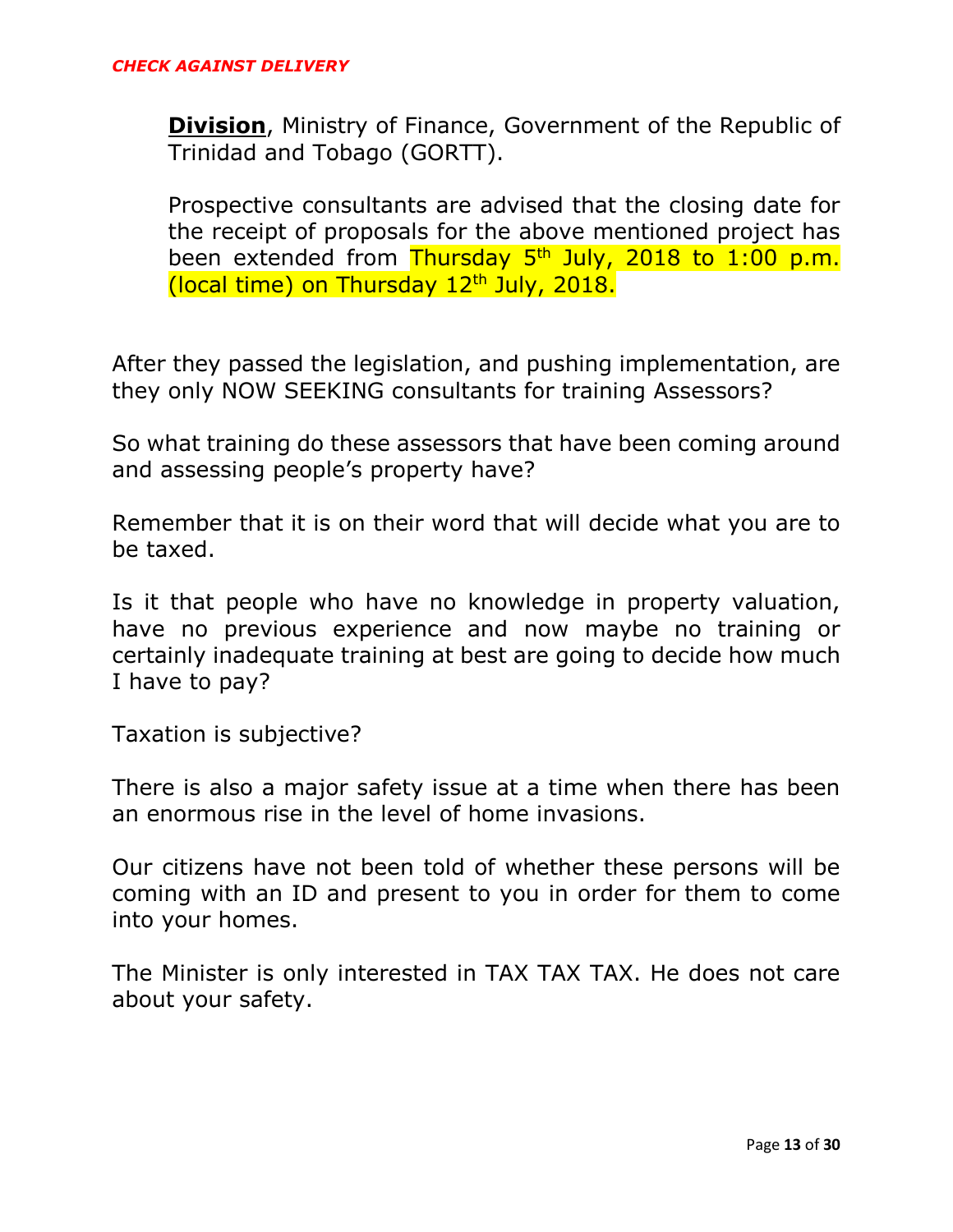#### *Lie 3: Imbert said Pensioners will not have to pay property tax*:

Section 23:

(1)The Board may upon the application of the owner of land authorise the deferral of the payment of the assessed tax on the land on the grounds of the impoverished condition of the owner and his inability to improve his financial position significantly by reason of age, impaired health or other special circumstances, that undue hardship to that owner would otherwise ensue.

(2) An application under subsection (1)shall be made in writing in the prescribed form and shall be accompanied by evidence that the applicant—

*(a)* is in receipt of—

(i) a public assistance grant;

(ii) a disability grant;

(iii) a senior citizens' pension; or

(iv) a Trinidad and Tobago conditional cash transfer card, from the State; or

*(b)* does not receive an annual income exceeding the maximum amount specified

in section 3 of the Senior Citizens' Pension Act.

(3) The relief granted under this section shall be valid for two years and may be

renewed if the conditions of the applicant as evidenced under subsection (2) remains unchanged.

- All pensioners will have to pay property tax.
- They will get a deferral but that tax attaches to land, so on inheritance their children will have to pay the deferred tax.
- The tax is deferred on a 2-year basis, every 2 years they will have to go to the office and seek a deferral.
- They will have old people, disabled people lining up.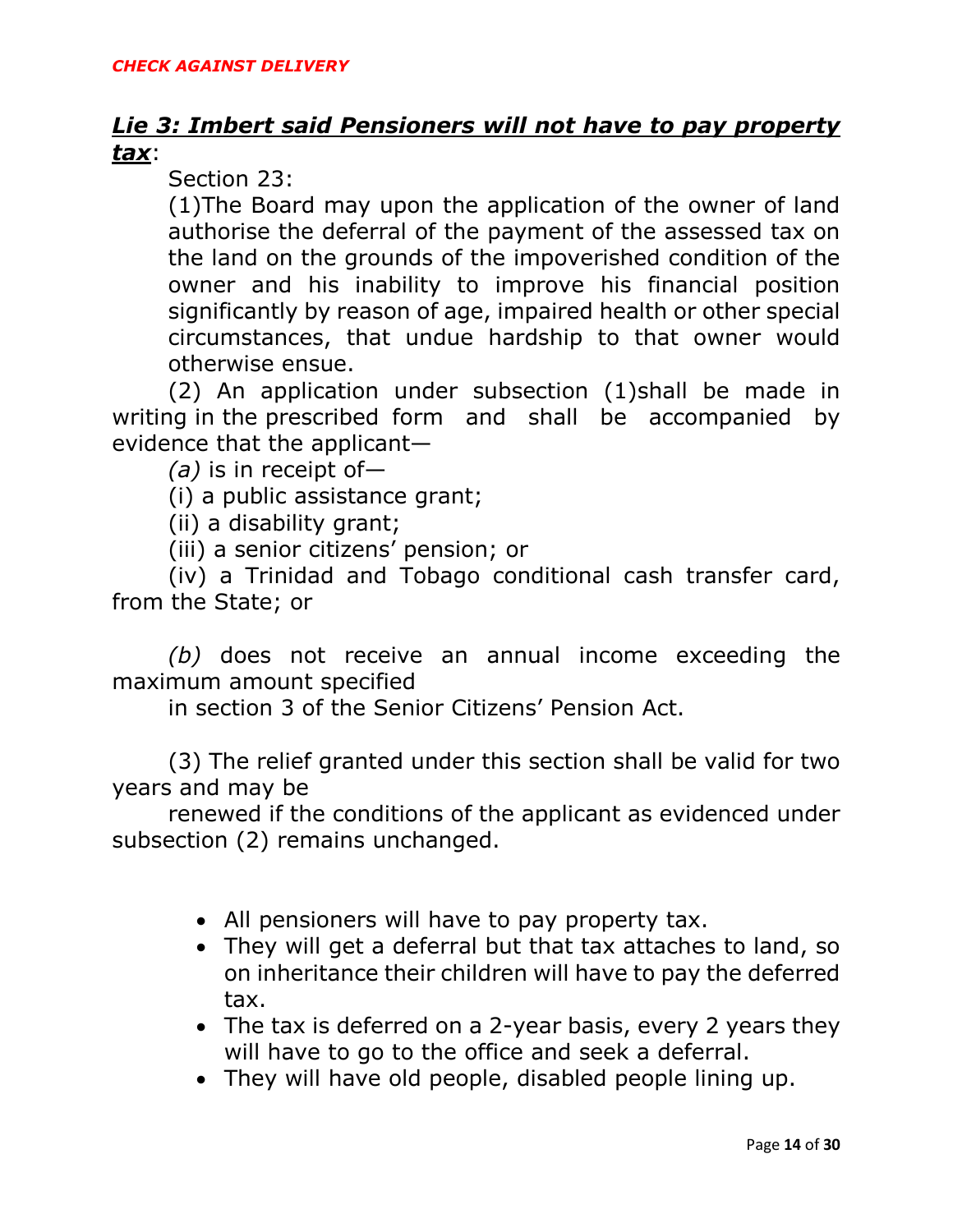They promised a form will be generated for the exemption, up until now no form has been drafted.

#### *Lie # 4 Squatters to pay Property tax:*

- Every person who squats on land will have to pay the tax as an owner has been defined as an occupier.
- Section 15 (2): The liability to tax of the owner of any chattel fixed or affixed to land does not create a legal entitlement to the land upon which the chattel is located where the owner of the chattel is not the legal owner of the land.
- They want you pay the tax for the land but it does not give you an entitlement to own the land.

They are making this up as they go. It is poorly thought out.

That is why last year when they tried to ram property tax down the throats of the population threatening to take people's property etc, we took them to court and the court said they were WRONG.

They are taking rental value as the value on which to base your property value.

You have no tenants, never rented, have no income coming from your property that you saved for decades to build, that your children will inherit, have no intention of EVER renting out, but Imbert eyeing your house.

That is why I said that when we get into government, this property tax this government holding like an axe over your heads, will be removed.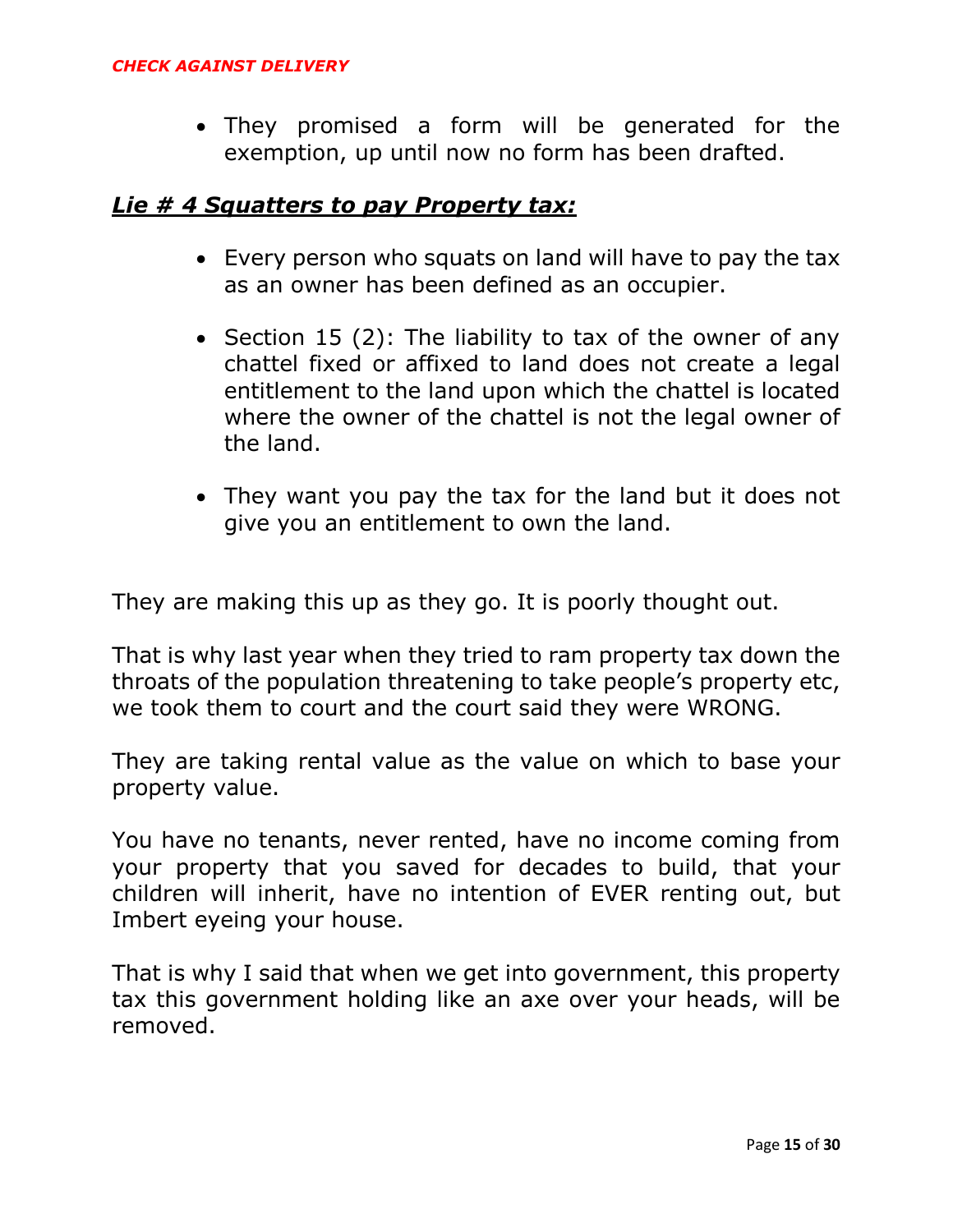#### **PNM Deception – Galleons Passage**

This PNM Government seems to think they can say and do anything and get away with it.

They have driven up the country's debt, going around buying boats without proper procurement processes, and giving the people some "Nansi" story every week.

The Opposition has been holding them to account, but they are so deceptive, we have to scrutinize every word they say and every document they bring to Parliament.

Last Tuesday, Senator Wade Mark brought a motion to the Senate calling on the Government to make public the documents regarding the acquisition of the Galleons Passage.

Remember that ghost ship? The one that is forever coming to Trinidad and Tobago but still cannot reach?

A few days later, after Opposition Senators held a news conference calling again for the documents to be made public, on Friday, Minister Imbert laid some 7 documents in the House of Representatives:

- 1. Evaluation Report- Schulte Marine Services;
- 2. Memorandum of Agreement;
- 3. Pre-purchase condition survey;
- 4. Provisional Certificate;
- 5. Sea Trial Report;
- 6. Draft specifications;
- 7. Valuation Report.

However, the Dunn and Bradstreet report – which Senator Mark's motion specifically requested – a report that conducted a financial and forensic check on the shipyard, the owner of the vessel and the builder - That report is still missing! It was not laid by the Minister.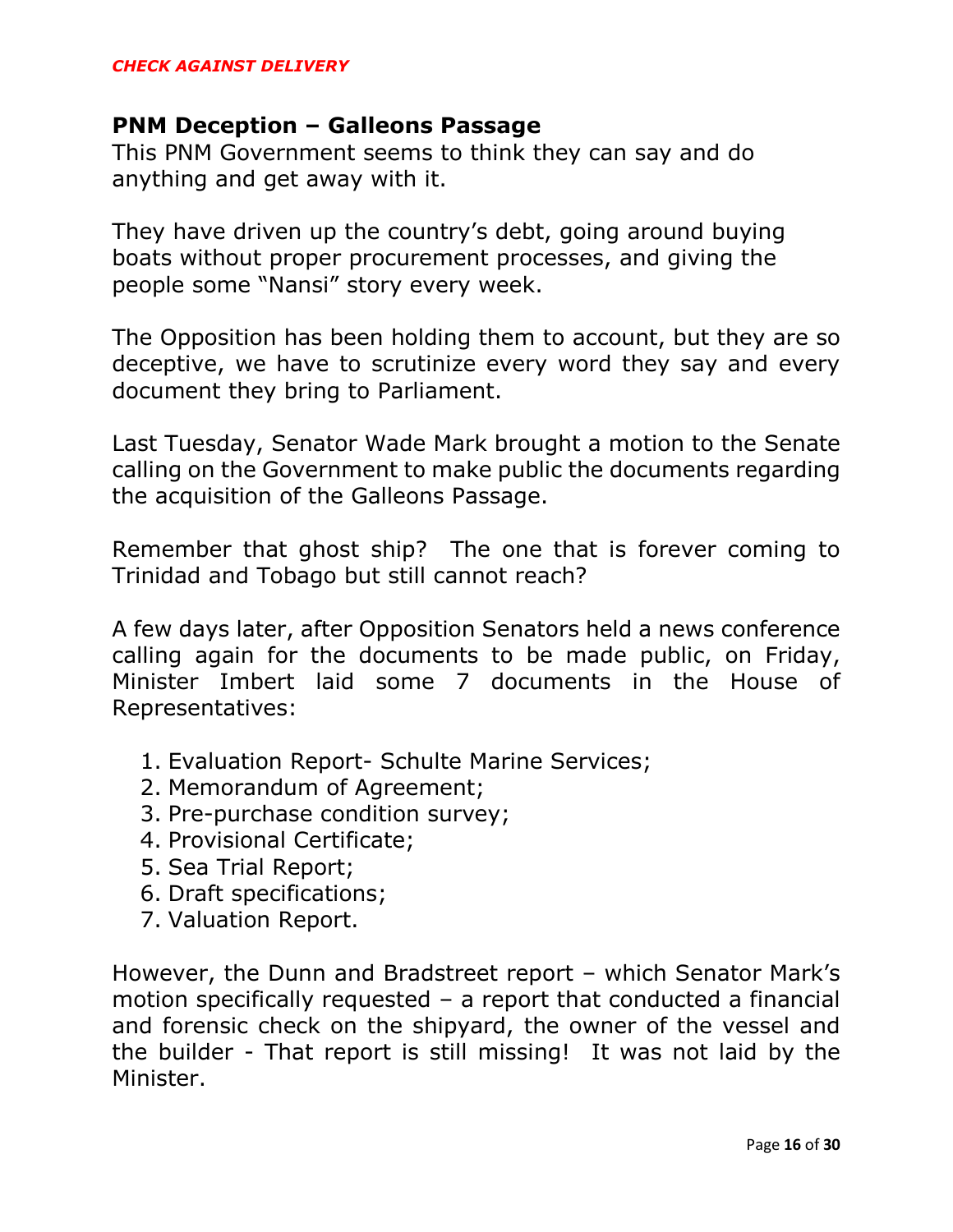Let's start with the valuations that were commissioned on the Galleons Passage.

The first valuation was from Oceanic Design and Survey, a company that is affiliated to the owner of the vessel Sea Lease Pty Limited, which valued it at US\$19M.

Both the Oceanic Design and Survey and Schulte Marine Concepts (SMC) appear to have relied on information provided to them by the design company and/or the shipyard. Both are what we refer to as "desktop/armchair surveys". Both surveys are relying on pictures and other reports generated by third parties.

The second valuation was done by Schulte Marine Concepts (SMC) valued the vessel at \$US35- US\$38M.

So even the owner of the vessel didn't think the Galleons Passage was that valuable.

I want to focus on the SMC Valuation. It is a total of 4 pages long and the Minister of Finance paid \$US 4,500 (approx. TT\$30,000.00) for that, and the methods used to value this vessel by this company are unclear.

The SMC valuation now raises more questions than answers:

- 1. The builder of the vessel has never constructed a vessel of this size. The GP is 74m long, the longest vessel Sea Transport ever designed was 68m long.
- 2. There is no track record of the yard, Nansha Shipyard in Guangzhou, Guandong, China, that constructed the vessel.
- 3. The vessel having been completed, the plans and assessments were not available. The question is why?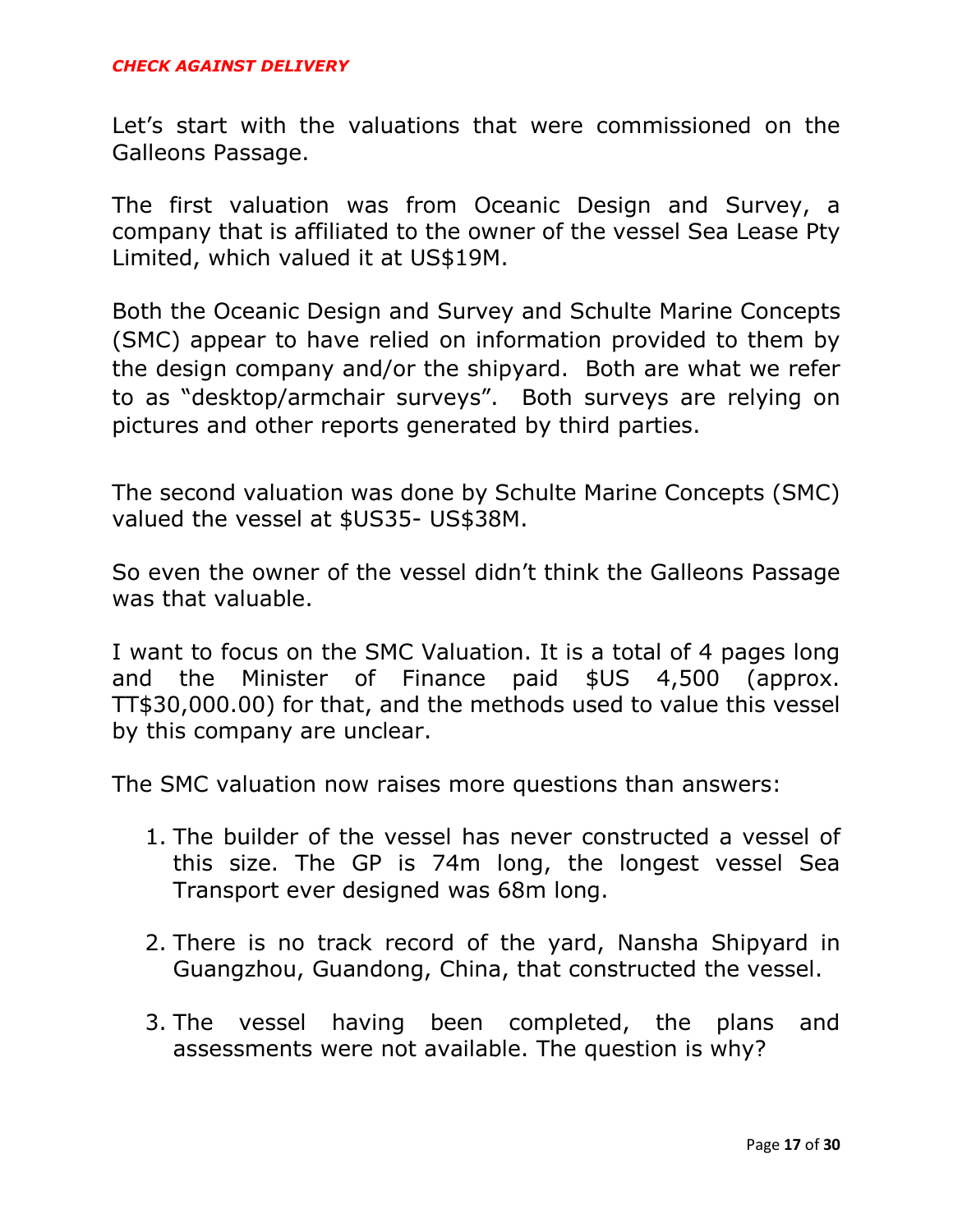- 4. The valuator complained in the report that documentation for the vessel was limited.
- 5. There were no final specifications available, they had to rely on a draft specification.
- 6. There are differences between the draft valuation and the final vessel. Why were there alterations to the vessel from the original plan?
- 7. It is pellucid that the vessel suffered significant damage to all its four (4) propellers, drive shafts and stern tubes system. Damage of the nature constitutes major damage. The damage occurred during the vessel's sea trials in the year 2016. Not a scintilla of documentation has been provided with regard to the said repairs except the passing comment in the SMC valuation report which identifies that only the No. 2 main engine drive shaft and stern tube were not replaced following whatever catastrophic event which may have occurred in 2016. This engine is reported to have a "high temperature issue" which the Buyer (Trinidad and Tobago) has been informed. There is no evidence that this issue has been addressed and indeed SMC recommends that the engines not be run at 100% capacity.
- 8. Engine 2 has a high temperature issue (overheating). It was recommended that the engines not run the engines at 100%.
- 9. The main engine manufacturers report is not provided.
- 10. All of these issues and the vessel was valued at US\$35- US\$38M.
- 11. Also, this valuation was pegged on an assumption that high quality European and international standard equipment was used. The vessel was constructed in a Chinese shipyard so it is safe to assume Chinese equipment was used. The US\$35 - \$38 million estimate of value provided by SMC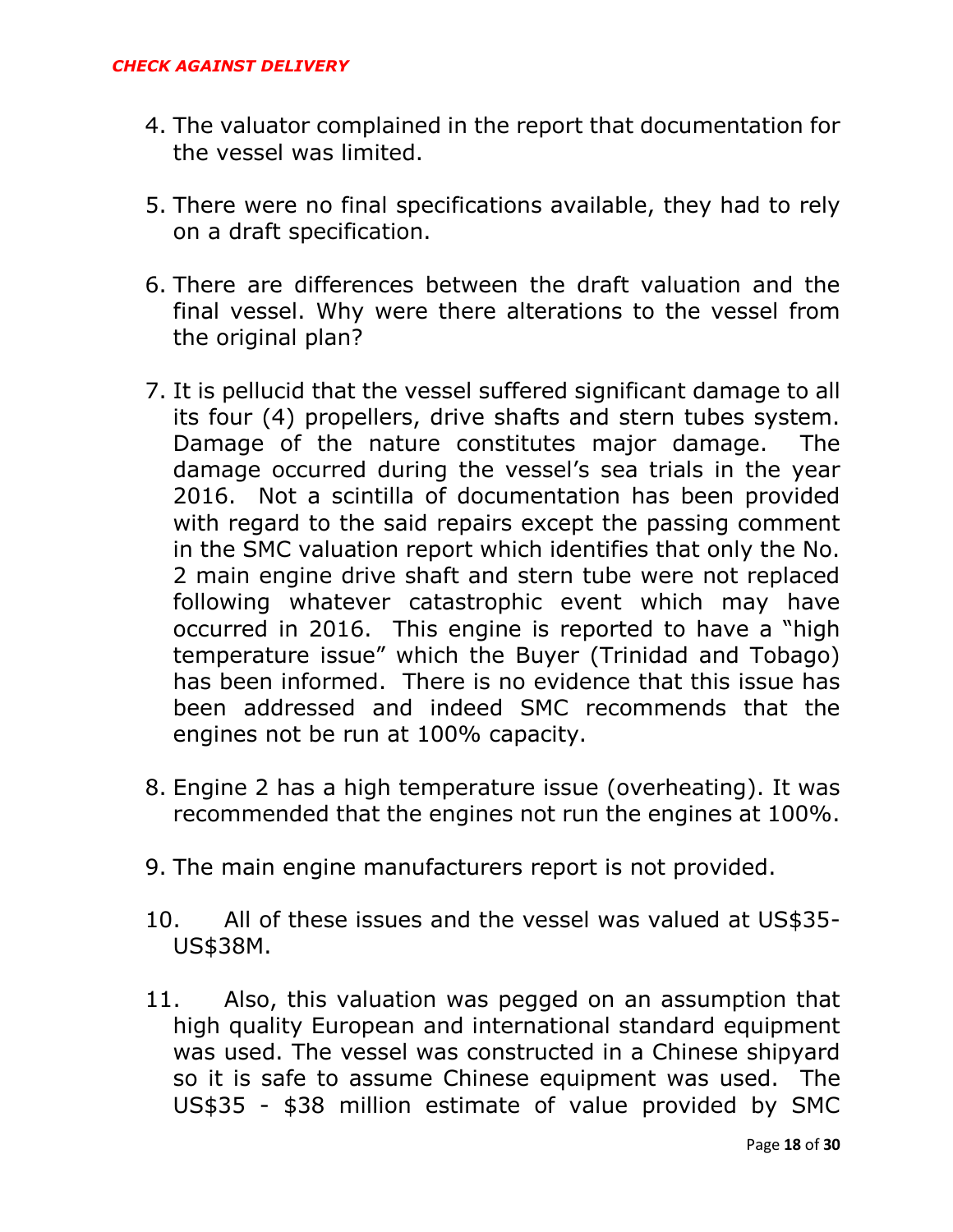assumes a high quality European built and equipped vessel of similar size and capacity as the Galleons Passage. Unarguably the vessel now in Cuba does not match that description.

When we look at the Pre-purchase condition survey the client is identified on the Lloyd's Register Marine pre-purchase condition survey as the Permanent Secretary, Ministry of Finance, Mr. Vishnu Dhanpaul, the inspection dates are  $4<sup>th</sup>$  and  $5<sup>th</sup>$  December, 2017 (proximity to this date and the appointment of the inter-ministerial Committee is interesting). It seems that the particulars of this vessel were known before the said committee was nominated

- 1. The vessel is now confirmed to be for tourist-class.
- 2. It indicated the number of passengers is 672, Imbert said 700 passengers.
- 3. The vessel indicated it can carry 94 vehicles, Imbert said it will carry 100 vehicles.
- 4. The vessel was built with a design speed of 22 knots which the vessel has not achieved in its sea trials. It is noteworthy that if the design speed was not reached with the vessel empty then it most certainly will not be reached when she is loaded.

I have estimated that her expected service speed will likely be 16-18 knots which would mean a journey time of as much as 6 hours.

- 5. All the equipment was not tested.
- 6. The provisional certificate of registry from Vanuatu indicated the vessel was built in 2015. (I think it meant construction started in 2015). 3 years ago!

The vessel was completed in the year 2016 which is when the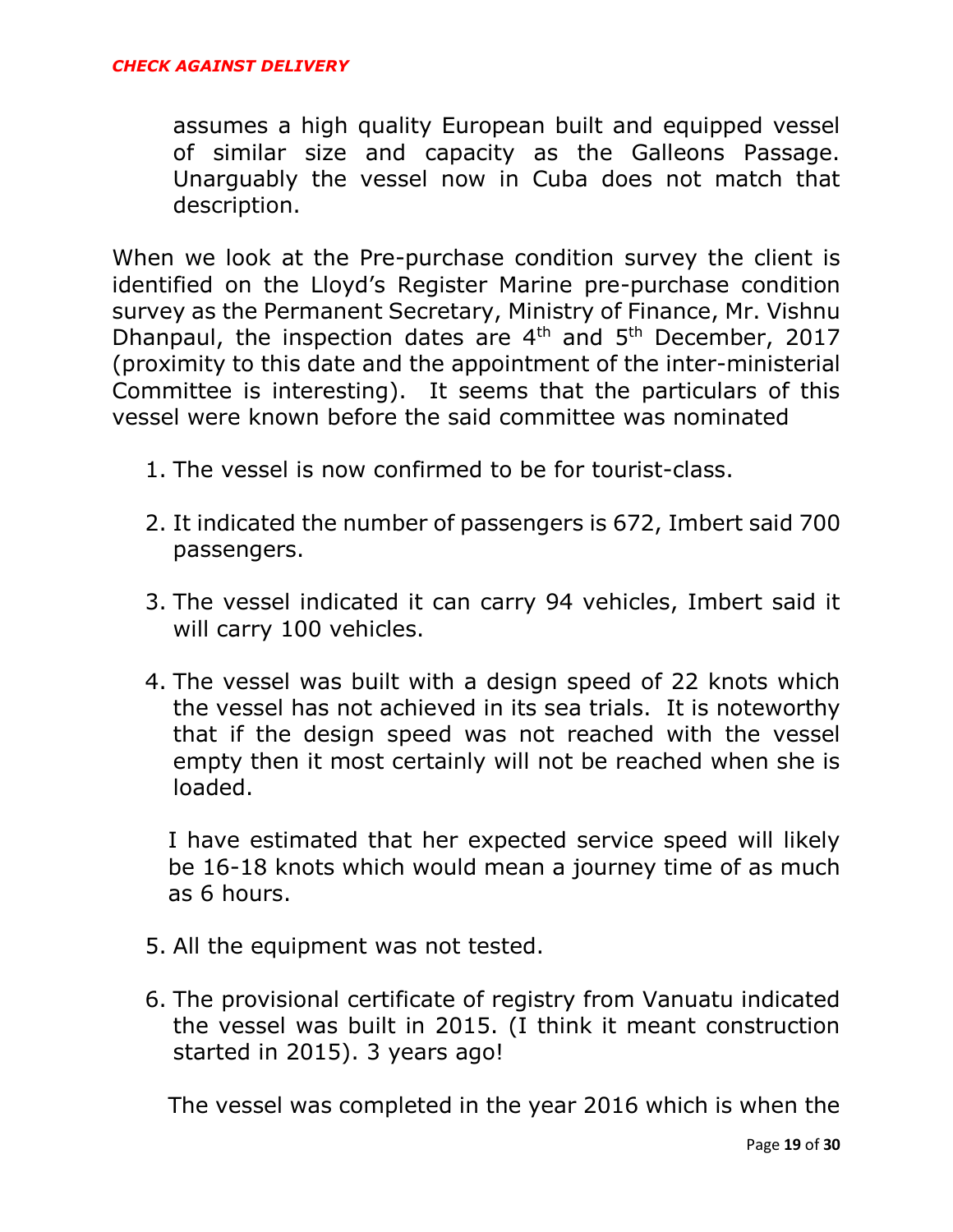International Tonnage Certificate was issued - February 2016. The documents provided suggest (see page 10 of the Oceanic Design and Survey Report) that only her "internal fitting out" remained unfinished. This is normal where the last "bells and whistles" will be left to the very end. It is inarguable the vessel was fully functional when she was damaged in her sea trials.

- 7. The sea trials were commissioned in 2016- the boat is not a new boat as they claimed.
- 8. The Memorandum of Agreement provided was incomplete, they did not give any appendices that was attached to the MoA. Notably Appendix B which outlined the rectification, modification or upgrade works.

#### **Interference by high government official**

Tonight I ask the question - whether a high-ranking government official from Trinidad and Tobago attended a conference sometime in October 2017 where that official met with a high-ranking Venezuelan government official?

We must understand that the Government was looking for a boat to purchase in 2017. So it is my question whether these two highranking officials struck a deal, with Trinidad and Tobago agreeing to bail out its Venezuelan counter-part.

All of this should be of grave concern, but this Government continues to try to make them out to be trivial.

There are serious health and safety concerns as hundreds of persons will be using this vessel on the sea-bridge, and we've been told that the repairs/upgrades that are still required will be done after it arrives in Trinidad and Tobago.

This PNM Government has already risked people's lives when the water taxi was used to transport passengers to Tobago.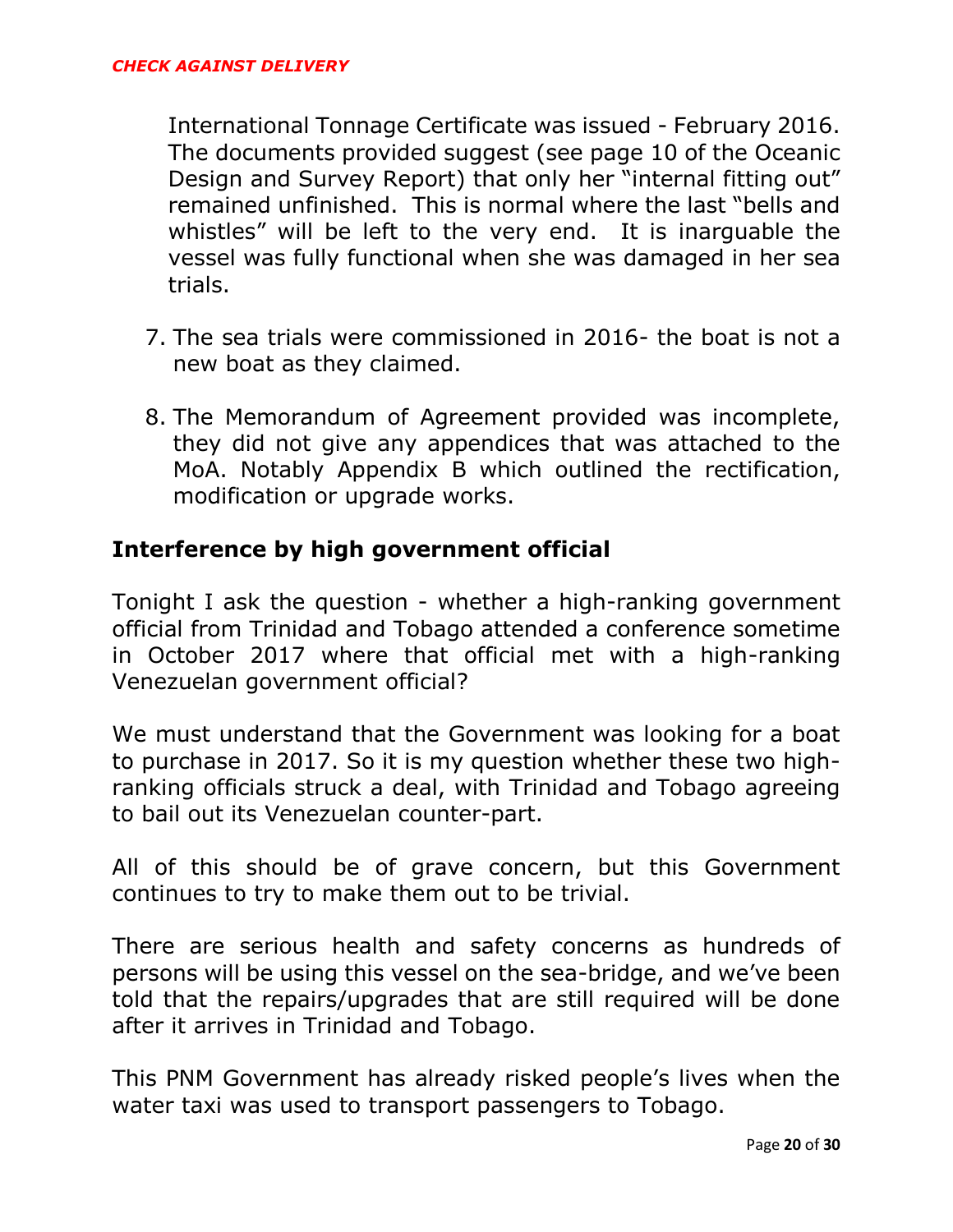Remember that? Remember watching people being pulled from one vessel to the other over a large gap?

Too much is at stake here, and the Government must come clean on this matter.

I call on the Minister of Finance – stop lying to the people of this country. Give us all the facts on this boat.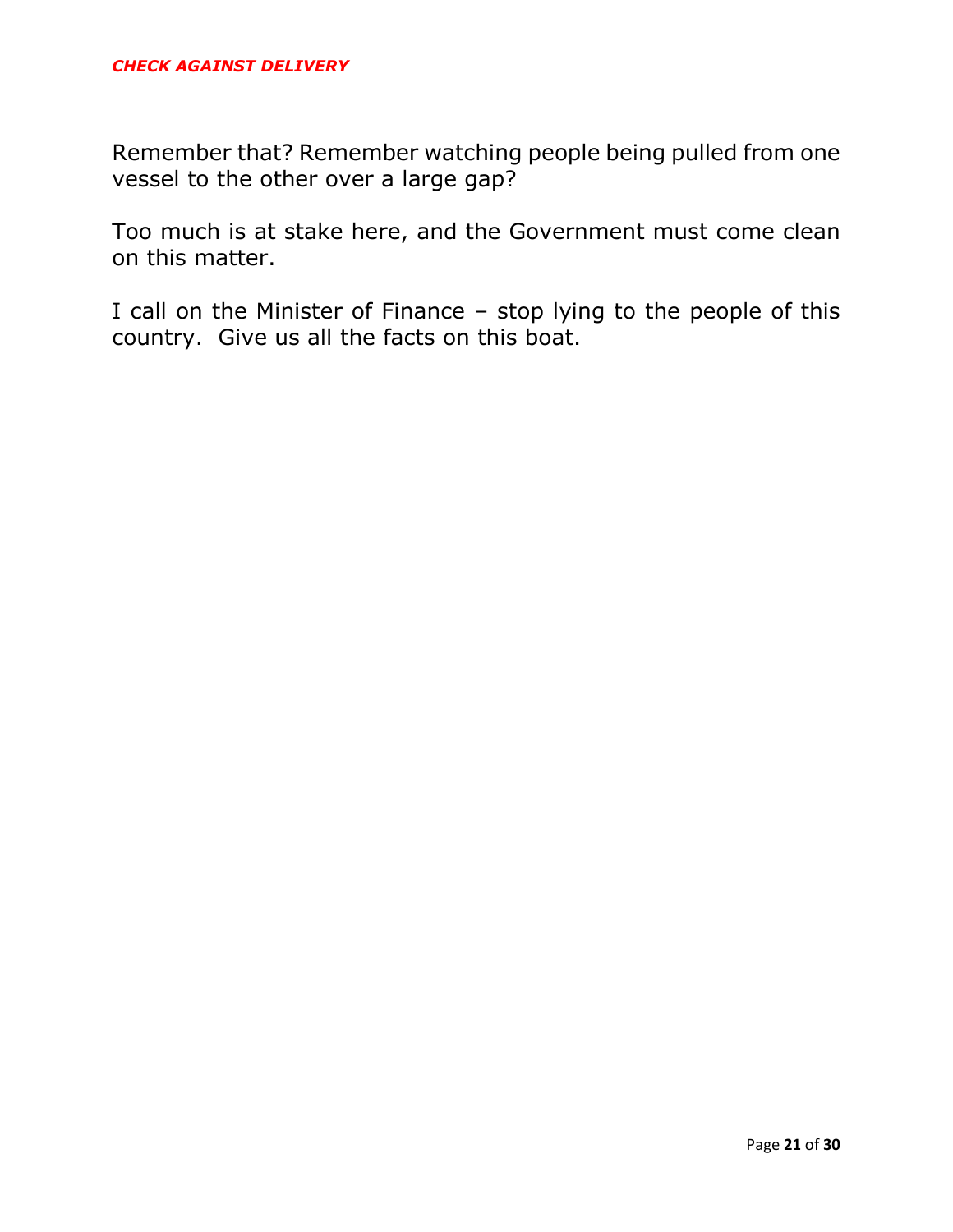#### **PNM Deception – Anti-Terrorism Bill**

Now the Government came to Parliament to adopt a report by the Joint Select Committee on the Anti-Terrorism Bill, and it was clear that the Attorney General wished to simply pass the legislation with amendments coming out of the JSC.

However, even though the Committee did great work, and I commend the Members of the Opposition who participated in the process, there are critical issues in the Bill which must be fixed.

The most important is that the Bill, in its current form, gives too much power to the Attorney General.

Specific clauses in the Bill give the Attorney General powers that are not possible under the Constitution, and they must be amended.

Throughout the debate, and during the Committee stage of the Bill, AG Al Rawi failed to articulate the rationale for increasing the powers of the office of the Attorney General exponentially.

One of these was the AG would have access to financial information under the FIU. We fought against that.

We in the Opposition have proposed that where the legislation confers powers onto the Attorney General that those powers would be more appropriately housed in the Office of the Director of Public Prosecutions for local matters and the Central Authority for international matters.

We submitted amendments to the Bill which do not change the material impact of the law, but would ensure that we have the appropriate checks and balances on any attempted or perceived political interference.

The AG proposed to give himself extra powers under the legislation so that he can get your financial information or refer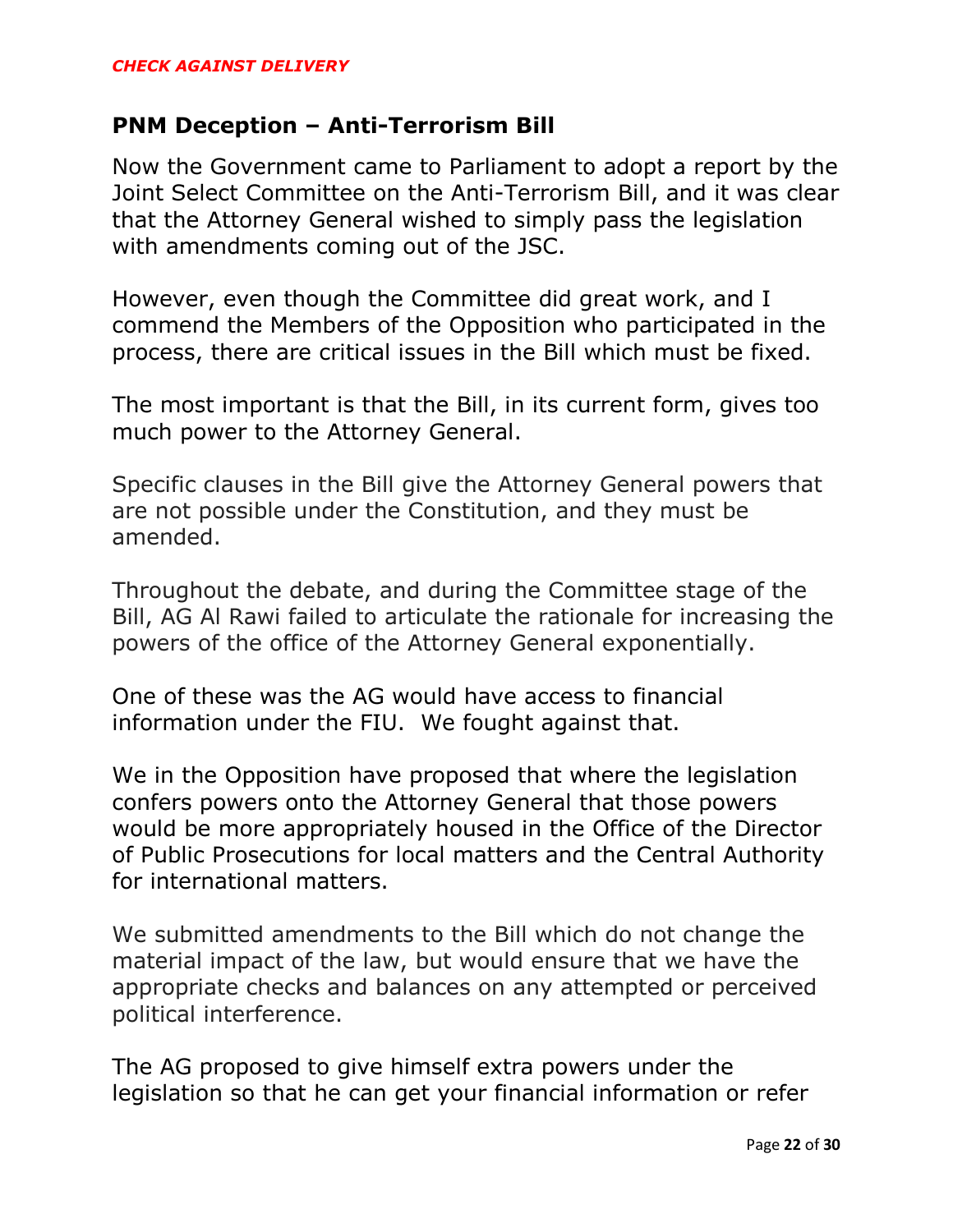matters to the Commissioner of Police and then the Commissioner would be obliged to give him a police investigation on any person.

I stood strongly against the AG having these powers. The government needs the Opposition's support to pass this Bill and I have signalled that the Opposition will support this Bill only if those powers have been removed.

We simply cannot trust this Government.

And what happened? The Prime Minister jumped in and tried to accuse the Opposition of not wanting to pass the Bill.

Trying to paint us as obstructionists.

Perhaps he doesn't understand but the Parliament is not a "rubber stamp" for any JSC.

**In the Parliament I indicated that Muslims make up about 12%** of the population and they need to be protected, that this legislation does not target one specific group. The Prime Minister indicated that he needs to protect the entire nation.

He claims to protect to the entire nation but none of us feels safe, because his Government has failed to reduce crime.

The UNC played a significant role in the Joint Select Committee that was appointed to consider the Bill by ensuring that the Bill does not target any specific groups of persons. We ensured every person rights are protected and that every person's rights under any law are protected from abuse.

There have been significant changes to the Bill:

1. **Use of Arabic words**- Comments from the Muslim stakeholders objected to the Arabic words being used as the names of the Committees such as "ISIL (Da'esh); Al Qaeda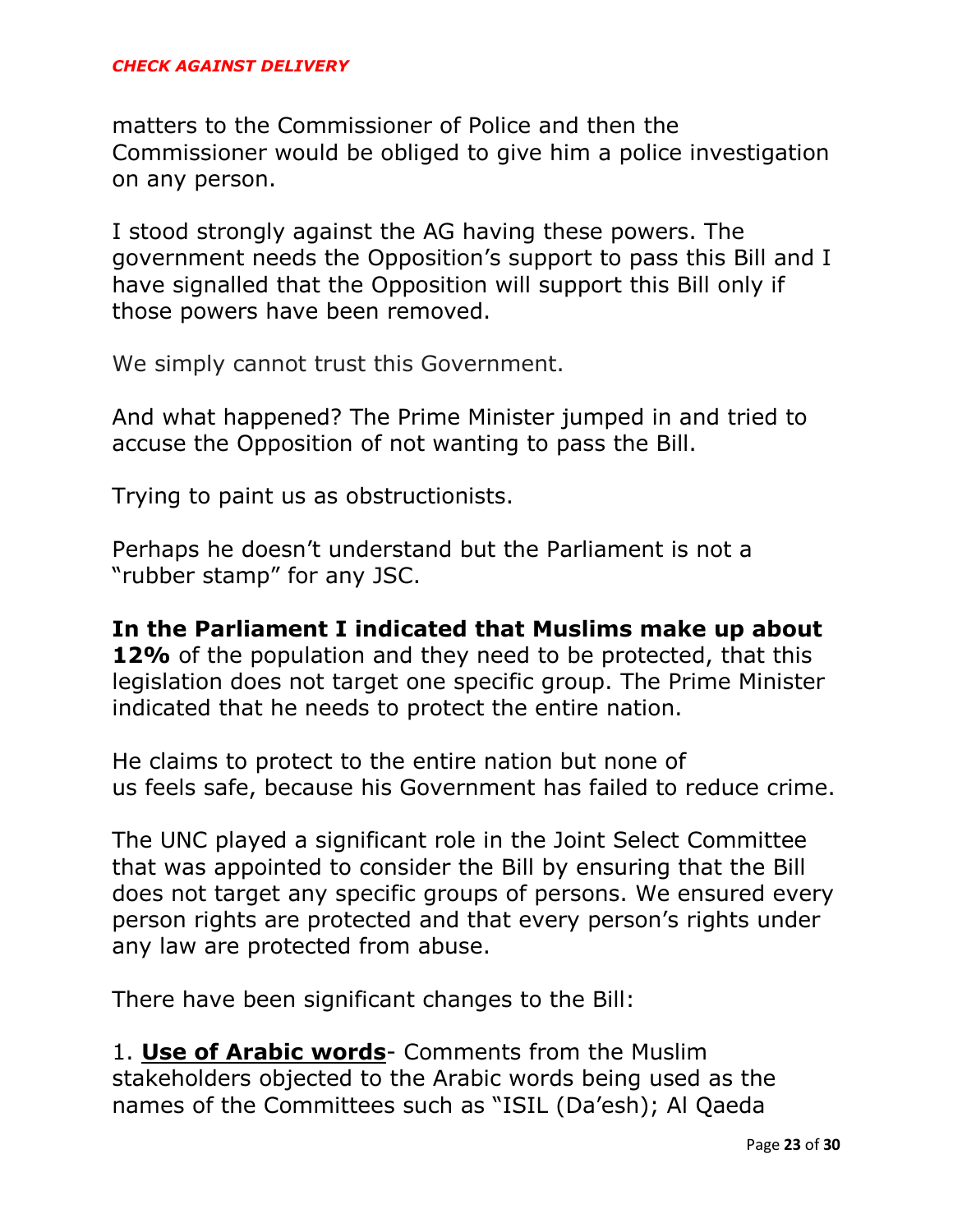#### *CHECK AGAINST DELIVERY*

Sanctions Committee it gives the impression that the bill targets operatives that call themselves Muslims. These were subsequently removed and replaced by the "1267, 1989 and 2253 Committee".

2. The Bill had implications for muslims who decided to send their **zakaat** – their charity - abroad to international charities and organizations, where they may be caught as funding terrorism. We ensured that the legislation has been tightened that persons who legitimately send their zakat abroad would not be captured.

3. Declaring a **geographical area**- the Minister of National Security under the Bill will have the power to declare certain areas in foreign countries as a declared geographical zone where persons who wish to go to those areas must give notice to the Commissioner of Police.

Many Muslim brothers and sisters will be departing soon to perform Hajj and some may be studying or conducting business in middle eastern countries. They may be required to pass through certain countries that may be declared. We have ensured that these citizens are protected.

Any time the Minister declares an area the Opposition has the ability in Parliament to bring the matter for national debate and negative the Order.

We have ensured that any person who enters these zones without even knowing and return are given an opportunity to give their notices.

We understand that the fight against terrorism is an important one and that there are reports of radicalisation in our tiny twinisland country.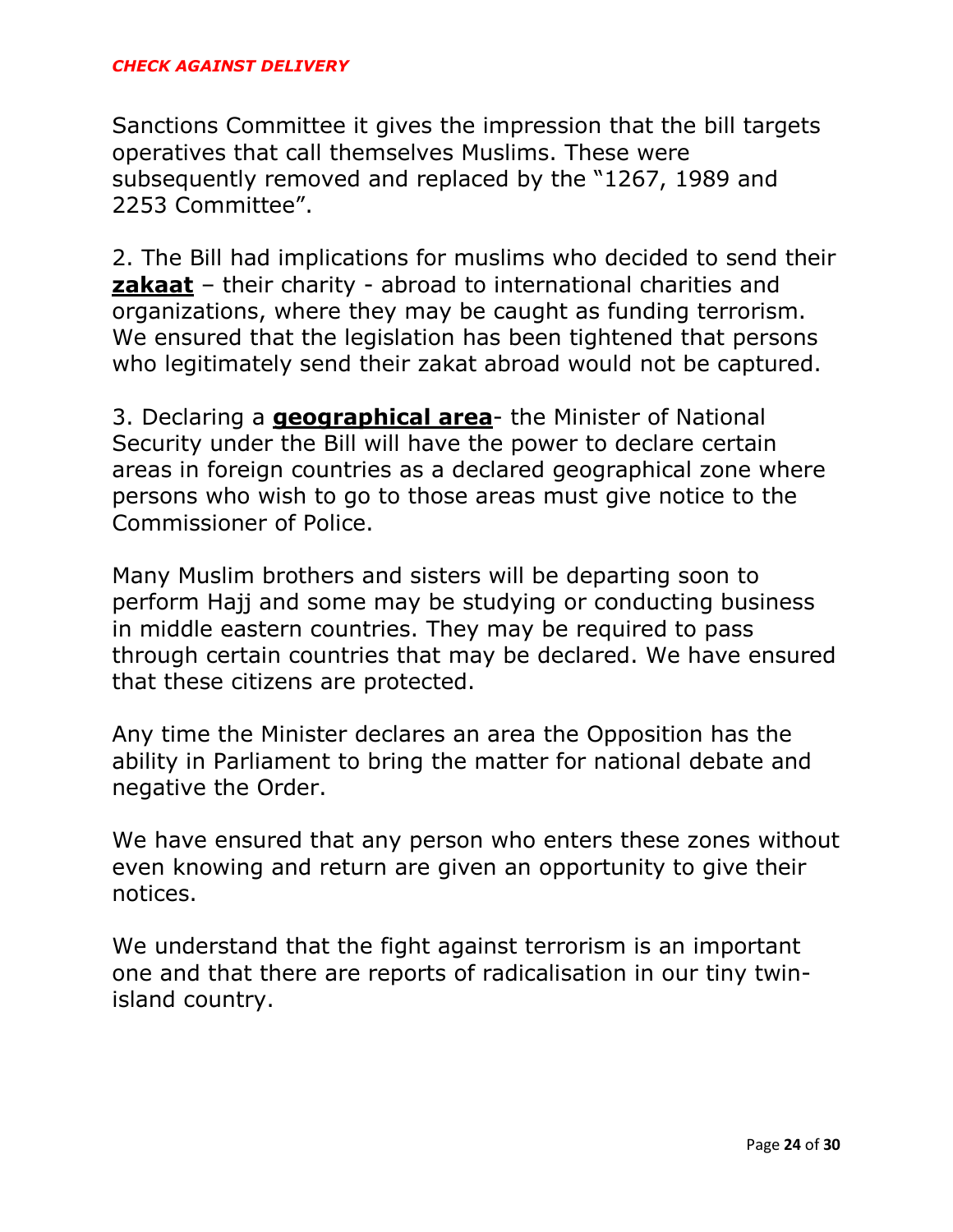We note that the UK Government's travel advisory indicates that terrorists are VERY LIKELY to carry out attacks in Trinidad and Tobago<sup>4</sup>.

It states: *"Although there have been no recent attacks in Trinidad and Tobago, more than 100 Trinidad and Tobago nationals have travelled to Syria and Iraq to fight along with Daesh (formerly referred to as ISIL) and are likely to pose a security threat on return."*

We are aware of the critical need to have legislation in place.

But while we take action against terrorists we must ensure that no group is discriminated against.

The UNC will ensure that the rights of every single citizen are protected and continue to be protected.

I have always been a strong advocate against discrimination and persecution.

I will always fight for you and stand up for what is right even at times when it is not the most popular decision.

And I have said, we will support good law, and we will support this legislation, however the changes must be made to protect each and every citizen of this country.

 $\overline{\phantom{a}}$ 

<sup>4</sup> https://www.gov.uk/foreign-travel-advice/trinidad-and-tobago/terrorism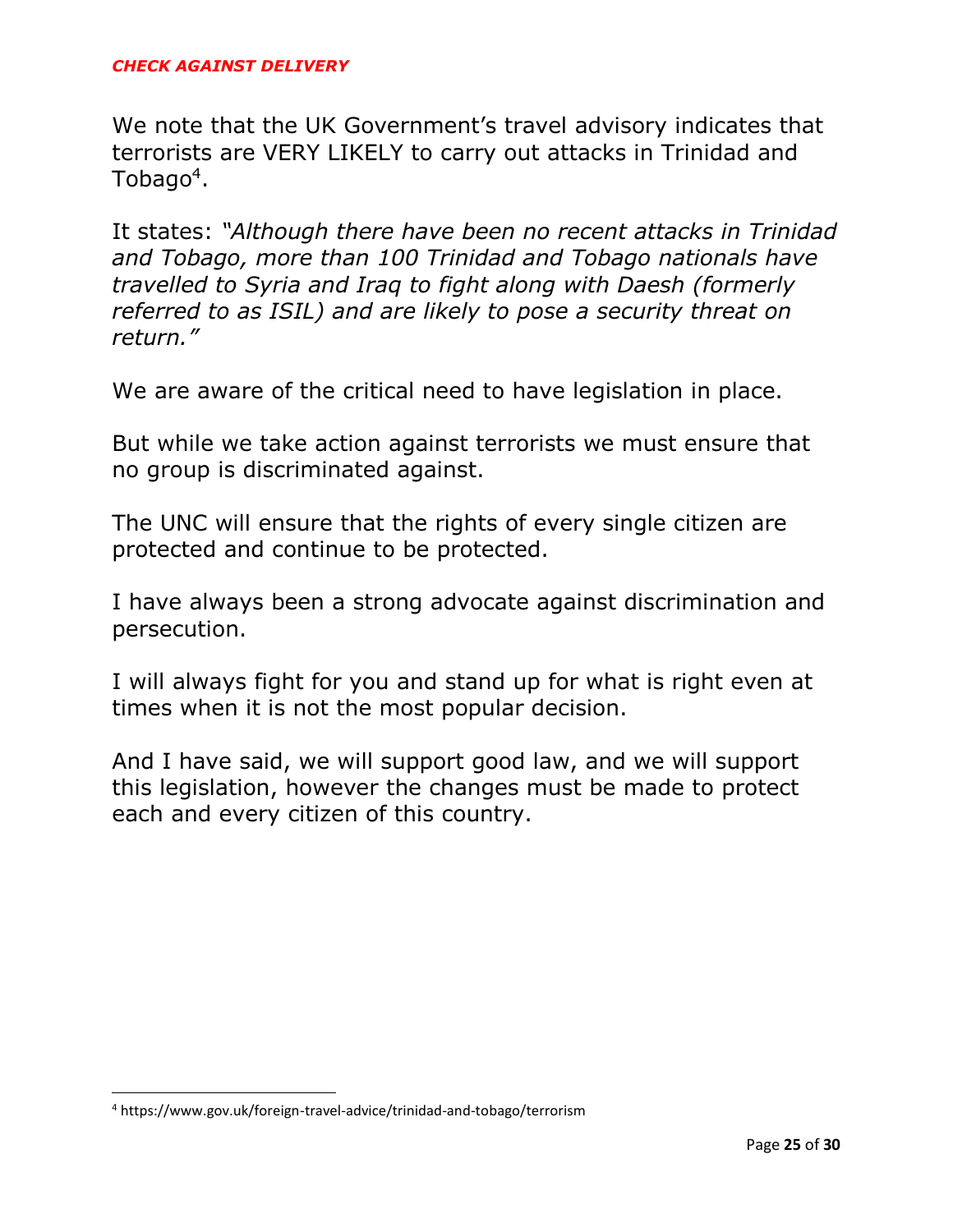#### **Your Voice Matters**

My friends, in spite of how things may seem, we must have hope.

I commend those who are ready and willing to raise their voices, to speak out against what this Government is doing.

We must let the Government know that we will not accept poor governance.

That we will not accept **PNM corruption** – from

- Ferry Tales, with the bills of the magic Mystery Ferry going up in costs by millions every time it stops somewhere, to
- the National Investment Fund a carefully crafted plot to divest our state shares, your patrimony into bonds to sell it off to foreigners, and have ready cash available to them to siphon from- or
- like Fake Oil, where millions of dollars are still missing, and no one has been held to account.

#### **Runaway crime –**

A vote for the PNM tells them it's okay to have rampant crime become the norm in this country; with women working in office getting their throats slit to young boys being shot in the yards of their homes and NOTHING being done by THREE Ministers of National Security.

#### **Jobs**

It is saying that it's okay that not a single new job has been created, while more are being sent home, driving citizens more and more into abject poverty.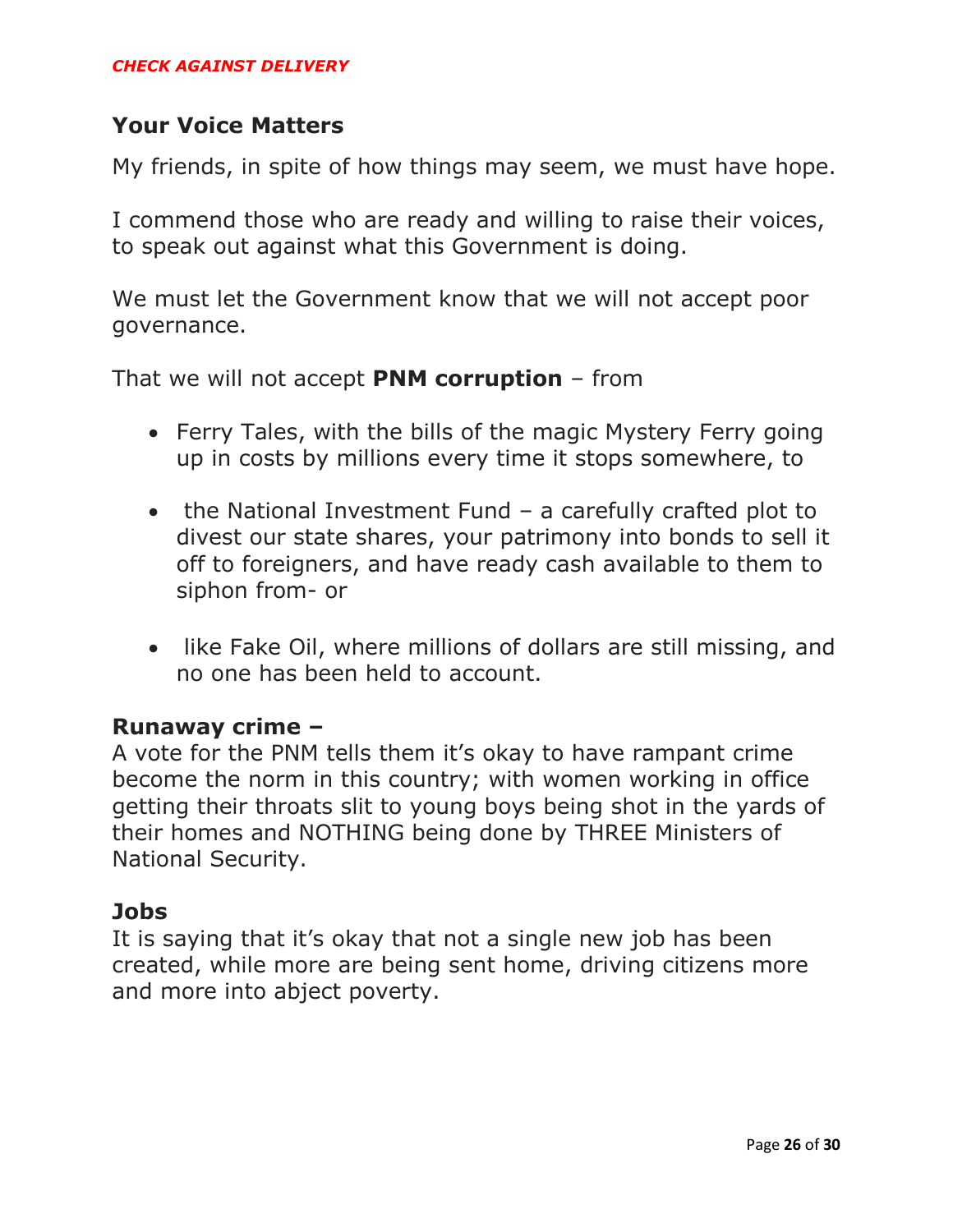### **CUTS**

The Rowley Government

- stopped food cards for the needy and vulnerable,
- they slashed disability grants,
- they took away the laptops,
- they keep imposing more and more taxes.

#### **How can we work to save T&T?**

That is why we are here. I am tasked, and the Opposition takes its role very seriously – to act as **guardians of our** democracy, and guardians of our constitutional rights.

This why I ask you tonight, will you join with me, will you ensure that on election day, you make certain that the PNM knows that we, as a people, are saying no more.

And we must stand together now to return our country to the blessed and bountiful society we can be, a society of equality and equity we were once, and will be again, under a UNC Government.

#### **Hope For A Brighter Tomorrow**

My brothers and sisters, as bad as things may seem, we must remain hopeful.

We can and will overcome our challenges, together. What is it we all work so hard for? What matters most to us is our children.

Our children offer us hope, every day that we are pummeled and pained by this Rowley government, we bear it for the sake of the children, because we know that with hope, dreams and wishes can be fulfilled, life can be better and a better future guaranteed.

What we dare to hope for is a day, a morning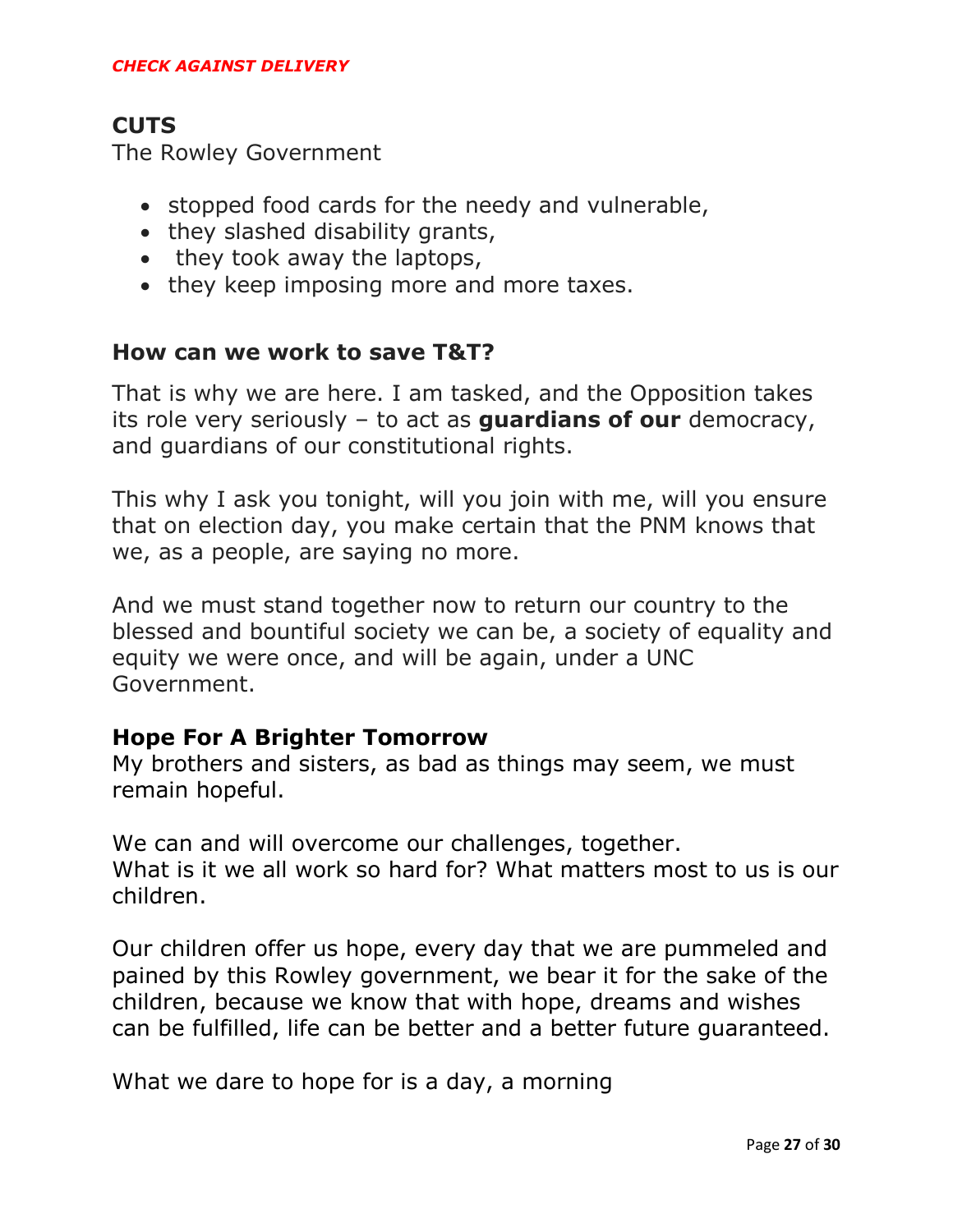- when we can wake up knowing that we had a restful night, free from worries, free from crime, knowing that no crime has affected our home, or that in our community,
- we want to wake up when we don't see the screaming headlines announcing the deaths of mothers and children, sons, daughters, fathers in our land.
- We want to wake up to a day when the food that we get up to prepare, that that day will be a healthy day, a wholesome day, it will be a day when we are not faced with panic about illness, about one of our members, our loved ones falling ill.

Together We will all make this day happen.

- We will feel safe, knowing that the community comfort patrols were returned and expanded…
- That a national operations centre is collecting intelligence and data in crime hotspots and all areas to dispatch resources as soon as problems arise…
- We want a day when we can know for our children, for the elderly, for our most vulnerable, that should they fall ill that they can get the best health care right here in Trinidad and Tobago.

Together, We will all make this day happen.

On that day,

- there will be a children's hospital open...
- There will be fully staffed and stocked district health facilities.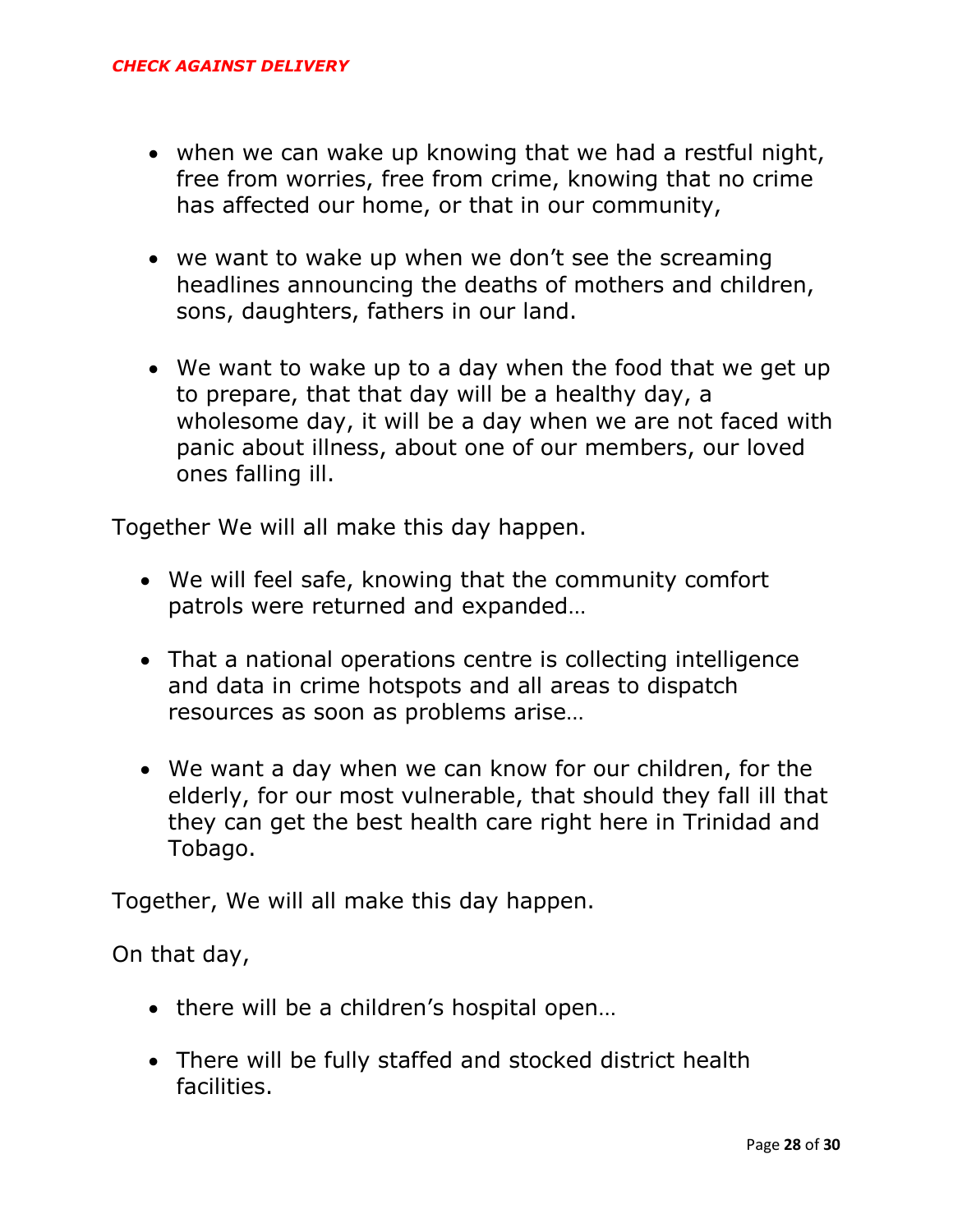- The pharmacy shelves will have the CDAP drugs for the underpriveleged and vulnerable…
- There will be more world class medical facilities, backed by world class staff…
- There will be more clinics in rural areas so the old and infirm do not have to travel for many hours and sit on corridors waiting for medical care.

#### **How Do We Get There?**

We have a long way to go to achieve this future that I envision. So how do we get to where we want to be, that bright future?

First of all, we must believe that such a day is possible.

Everything is possible, once you believe, and this something that each of us can do every single day.

We can make that day a reality, when we stop thinking that the changes required are impossible and beyond us. When we believe that they are within our grasp, that we can do it and we will do it!

So let nothing divide us except our vision, our goal, our aim, to take Trinidad and Tobago forward into the future.

Let us Unite, let us unite with that vision and when we have that same vison, together, united, we make that our life works mission to achieve it.... That is what we must do now.

We will do this united under the banner of the rising sun!

We are committed to getting ourselves ready for that day, a day of equity, a day of equality, a day when hopes are realized, a day of emancipation from this cruel and wicked Rowley government.